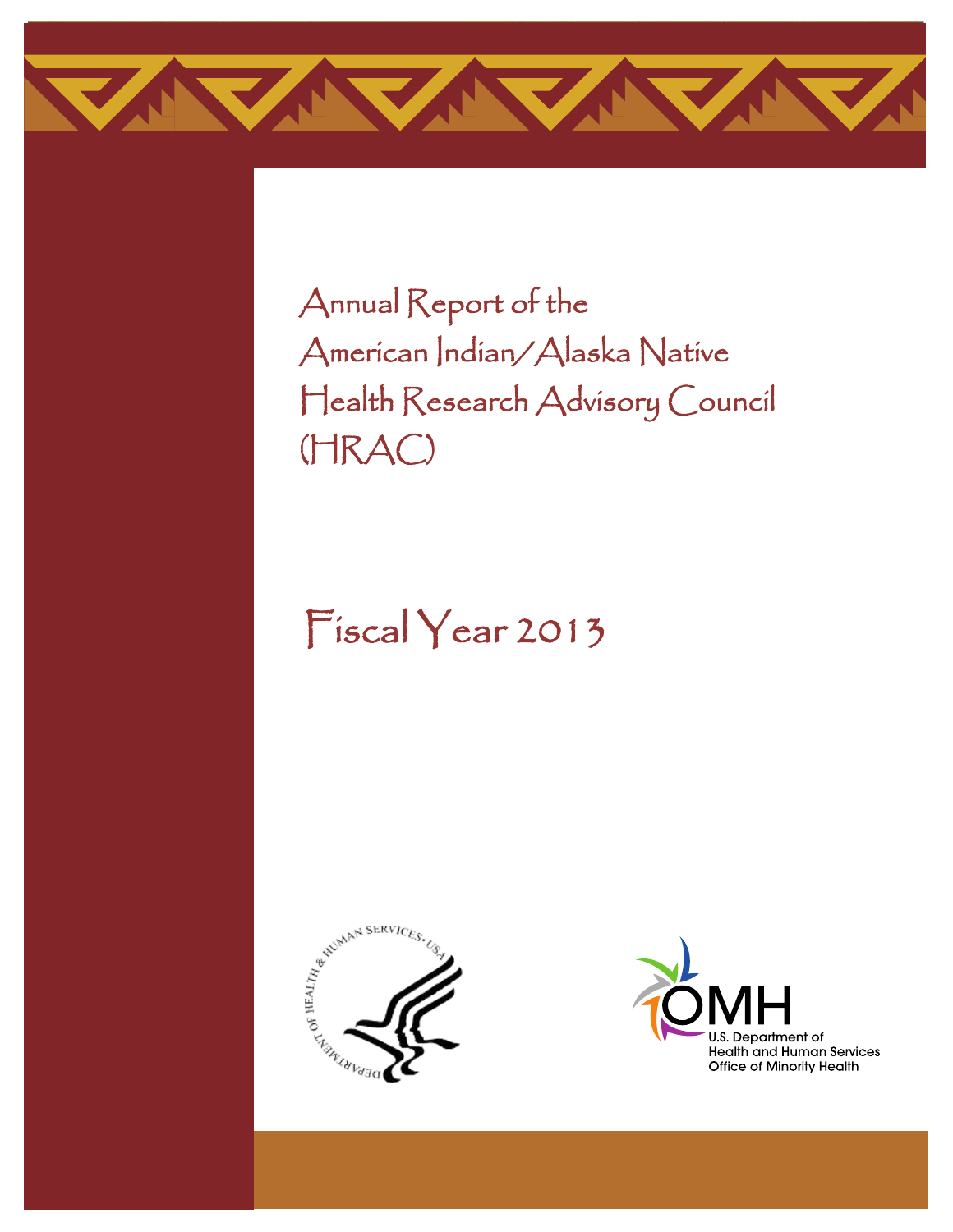

### **TABLE OF CONTENTS**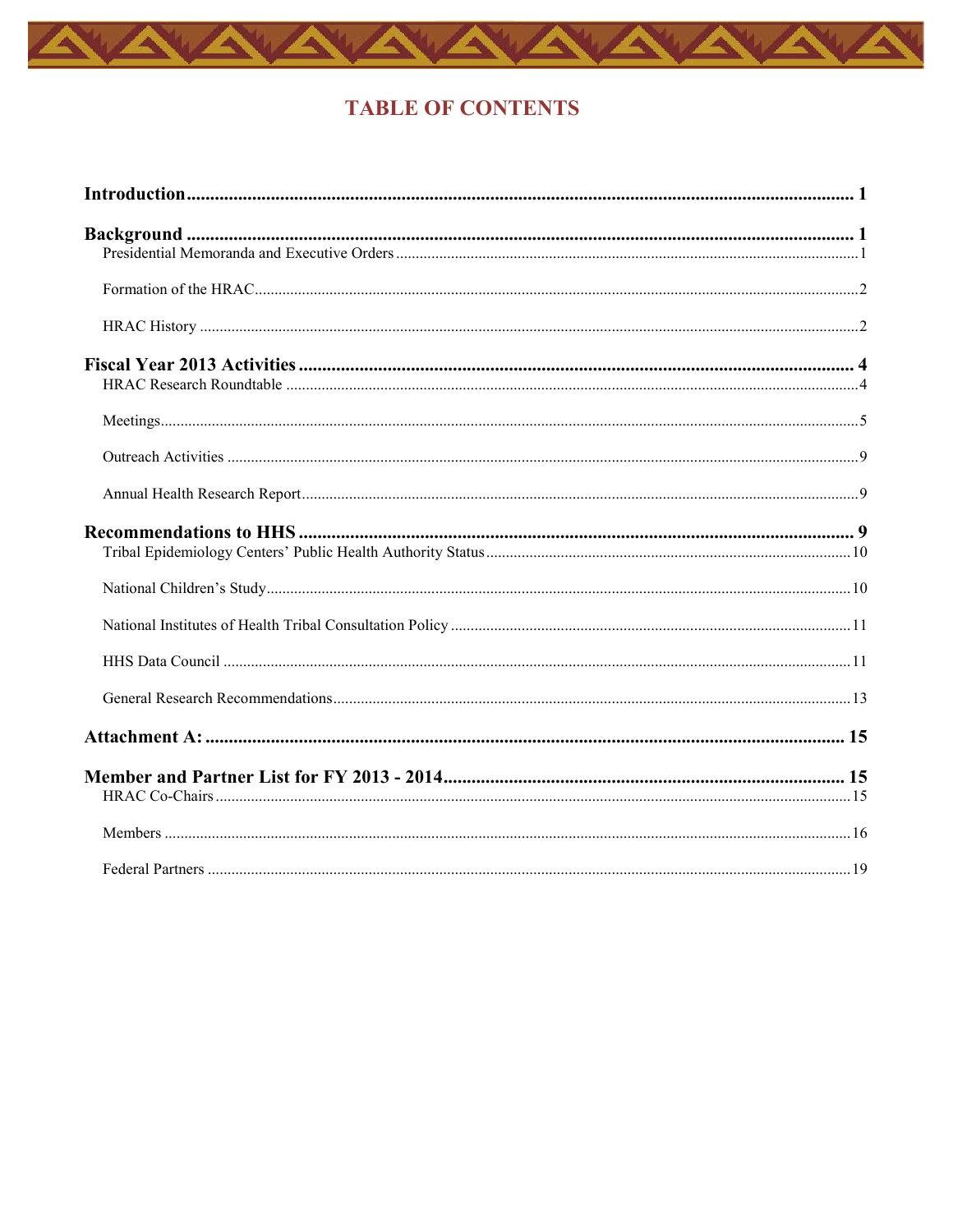<span id="page-2-0"></span>

### **INTRODUCTION**

The Annual Report of the American Indian/Alaska Native Health Research Advisory Council provides an overview of the American Indian/Alaska Native (AI/AN) Health Research Advisory Council (HRAC) along with its activities and accomplishments in Fiscal Year 2013. The report includes summaries of the HRAC meetings, a list of outreach events, and recommendations that the HRAC submitted to the U.S. Department of Health and Human Services (HHS). A list of current HRAC members and Federal Partners is included as an attachment.

### <span id="page-2-1"></span>**BACKGROUND**

<span id="page-2-2"></span>OMH was established in 1986, following the release of the *1985 Report of the Secretary's Task Force on Black and Minority Health.* The mission of OMH is to improve the health of racial and ethnic minority populations through the development of health policies and programs that will help eliminate health disparities. OMH advises the HHS Secretary, Assistant Secretary for Health, and other departmental leadership and works collaboratively with other HHS Operating and Staff Divisions, federal agencies, and with other organizations across the country on health-related matters affecting AI/AN, Asian American, Black/African American, Hispanic/Latino, Native Hawaiian, and Pacific Islander populations.

OMH serves as the Executive Secretariat for the HRAC. In this role, OMH is responsible for the administrative and fiscal operation of the HRAC, solicitation and selection of tribal delegates to the HRAC, and for ensuring that delegates and alternates to the HRAC meet Federal Advisory Committee Act (FACA) exemption's requirements.

### **PRESIDENTIAL MEMORANDA AND EXECUTIVE ORDERS**

On April 29, 1994, President William J. Clinton issued the Government-to-Government Relationship with Native American Tribal Governments memorandum to executive departments and agencies. The memorandum reinforced the special relationship between tribal governments and the federal government regarding tribal consultation and sovereignty. The Domestic Policy Council (DPC) Working Group on Indian Affairs requested that each department develop its own operational definition of "consultation" with Indian tribes to meet the requirements of the Indian Self-Determination and Educational Assistance Act. This request, along with other DPC recommendations, ultimately led to the creation of HHS' formal tribal consultation policy on August 7, 1997 – developed to strengthen the government-togovernment relationship and ensure that tribes are consulted on matters affecting them.

A revised Executive Order (13175) was issued on November 6, 2000, by President Clinton that reinforced his administration's commitment to tribal sovereignty and the unique government-togovernment relationship that exists between the United States Government and tribal governments. Executive Order 13175 directs agencies to establish regular and meaningful consultation and collaboration between tribal nations and the federal government. It directs all federal agencies to coordinate and consult with Indian tribal governments whose interest might be directly and substantially affected by activities on federally administered lands.

In 2009, President Barack Obama issued a presidential memorandum on tribal consultation that reaffirmed his administration's commitment to regular and meaningful consultation and collaboration with tribal officials through implementation of Executive Order 13175. As a result, HHS worked with tribal leaders in the development of a revised tribal consultation policy. Signed in December 2010, this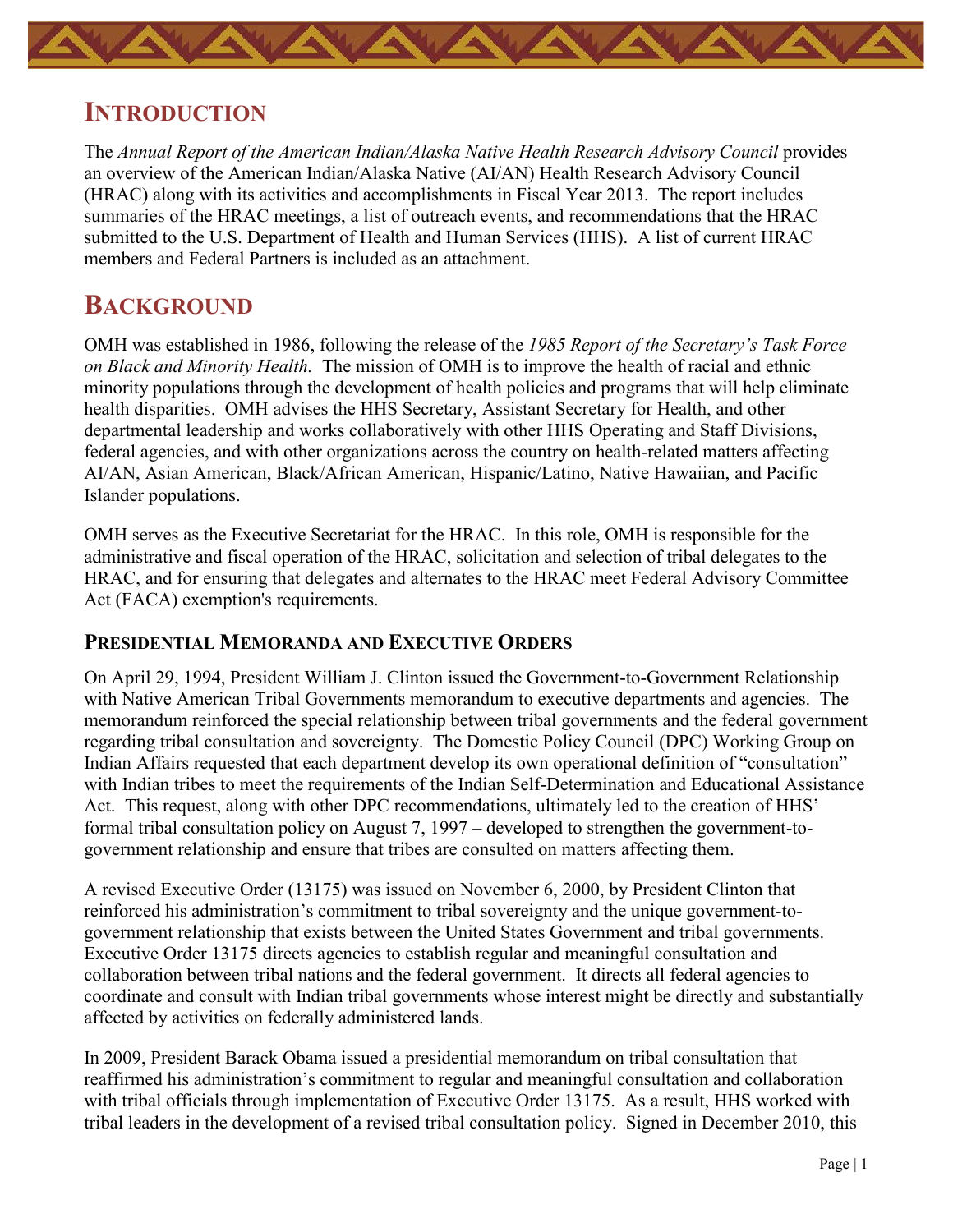policy provided more opportunities for tribal input through the development of policies, regulations, and budgets.

### <span id="page-3-0"></span>**FORMATION OF THE HRAC**

HHS solicited nominations from tribal leaders in November 2005 to develop the HRAC. The HRAC's role is to facilitate communication between the Department and tribes regarding health research priorities and needs in AI/AN communities. Members of the Council are elected or appointed tribal officials, and include one delegate and one alternate from each of the 12 Indian Health Service (IHS) areas, and four National At-Large Members. Federal partners representing HHS Operating and Staff Divisions also support the Council.

The HRAC was established to fulfill three primary functions:

- 1. Obtain input from tribal leaders on health research priorities and needs for their communities;
- 2. Provide a forum through which HHS Operating and Staff Divisions can better communicate and coordinate AI/AN health research activities; and
- 3. Provide a conduit for disseminating information to tribes about research findings from studies on the health of AI/AN populations.

At the HRAC's first meeting in 2006, the Council elected Councilwoman Cara Cowan Watts and President Cecilia Fire Thunder as co-chairs. The co-chairs served as the leaders and facilitators for several outreach events and general activities. The HRAC members participated in numerous conference calls to plan for and organize activities, including reviewing other HHS advisory models, discussing solicitation of research priorities and needs, and planning for future meetings.

During the second meeting held in Albuquerque, New Mexico, in November 2006, the HRAC reached a collective agreement to focus on three objectives:

- 1. Establish the HRAC Charter (outlining the purpose, background, and structure of the Council and processes for voting, membership, and leadership);
- 2. Develop a Discussion Guide (a survey to inquire about health research priorities and needs in Indian Country); and
- 3. Establish future meeting dates.

### <span id="page-3-1"></span>**HRAC HISTORY**

From 2006 to 2012, the HRAC held quarterly conference calls and annual meetings. The topics of continued concern and interest included the National Children's Study, National Institutes of Health (NIH) Tribal Consultation Policy, data sharing, scholarships for Native researchers, and a Native health research database. From these discussions, the HRAC developed and presented recommendations to HHS through letters to the Secretary and testimony at the annual HHS National Tribal Budget and Policy Consultation Sessions.

The HRAC developed a Discussion Guide to help ascertain health research priorities in Indian Country and constructed survey questions to examine healthcare delivery systems and research tribes were conducting. The HRAC members distributed the Discussion Guide to tribal leaders in their respective IHS areas from 2007 to 2009. During that time, the top health concerns reported (but not listed in priority order) were: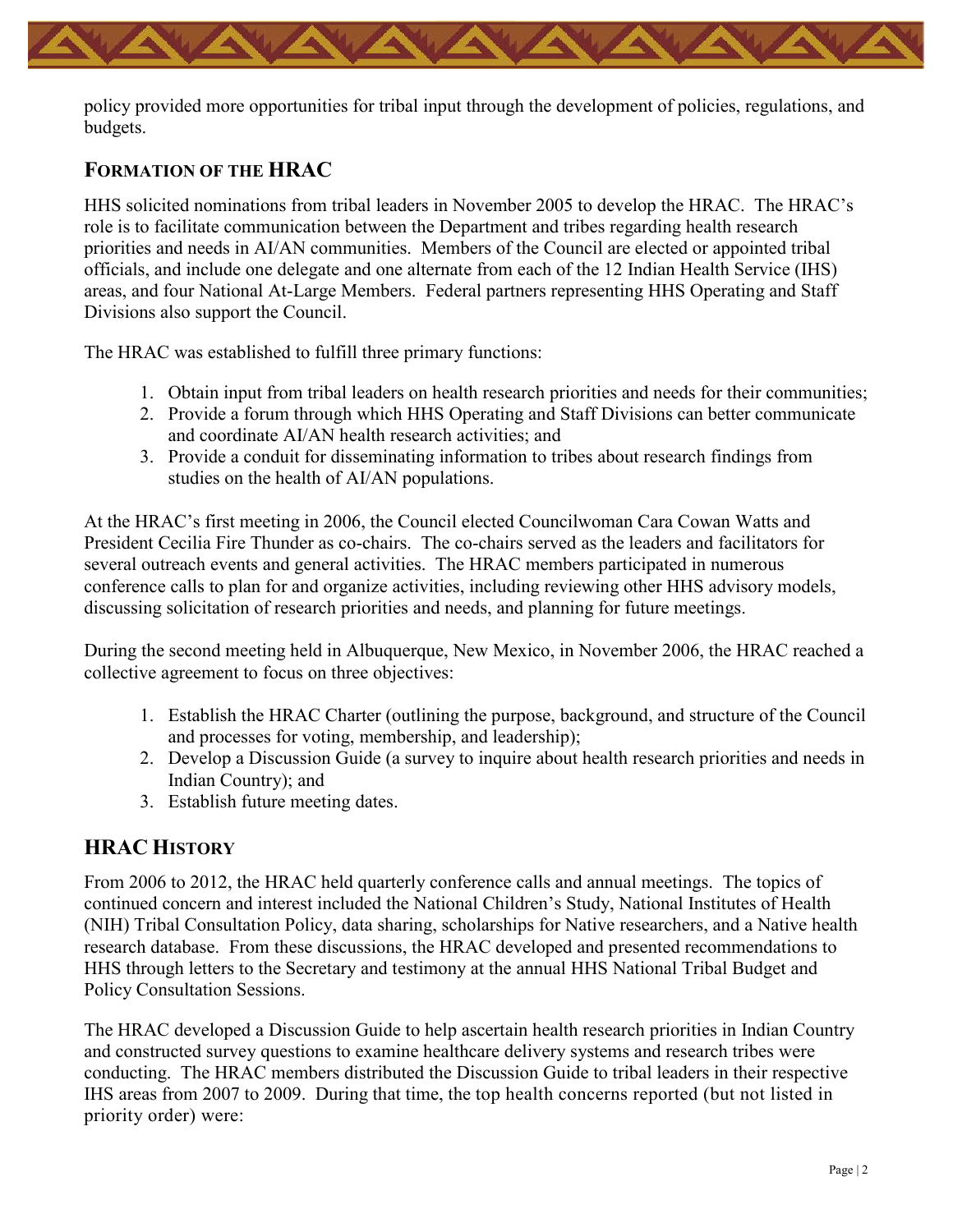- Access to care and coordination of care;
- Behavioral health issues, including domestic violence, substance abuse, suicide, and tobacco use;
- Cancer, cardiovascular disease, diabetes, and obesity;
- Health information technology and systems;
- Lack of funding; and
- Recruitment/retention of highly qualified health care professionals/providers.

The Discussion Guide results provided valuable information to the HRAC from the tribes' perspective regarding health concerns, priorities, and the methodology by which future research should be conducted.

HRAC members attended outreach events to educate and inform tribes of the HRAC's mission and objectives. Events attended included the Annual Native Health Research Conference (2008, 2010, and 2011); National Indian Health Board (NIHB) Annual Consumer Conference (2008, 2011, and 2012); AI/AN Health Policy Conference (2009); IHS/Health Canada Maternal and Child Health Research Meeting (2009); Third National Leadership Summit on Eliminating Racial and Ethnic Disparities in Health (2009); NIHB Public Health Summit (2010); and the HHS Regional Consultations (2011 and 2012). These events provided an opportunity for tribes to collaborate and share their knowledge and experiences regarding the advancement of health care research and its importance in Indian Country.

In addition, the HRAC collaborated with the Administration for Children and Families; Agency for Healthcare Research and Quality (AHRQ); Assistant Secretary for Planning and Evaluation; Centers for Disease Control and Prevention (CDC); Health Resources and Services Administration; Indian Health Service (IHS); Intergovernmental and External Affairs; National Institutes of Health (NIH); Substance Abuse and Mental Health Services Administration (SAMHSA); Tribal Epidemiology Center (TEC) staff; OMH; and external researchers and scientists to advance its knowledge base of health care research and learn how to best provide healthcare services throughout Indian Country.



**HRAC Members at April 2009 Meeting**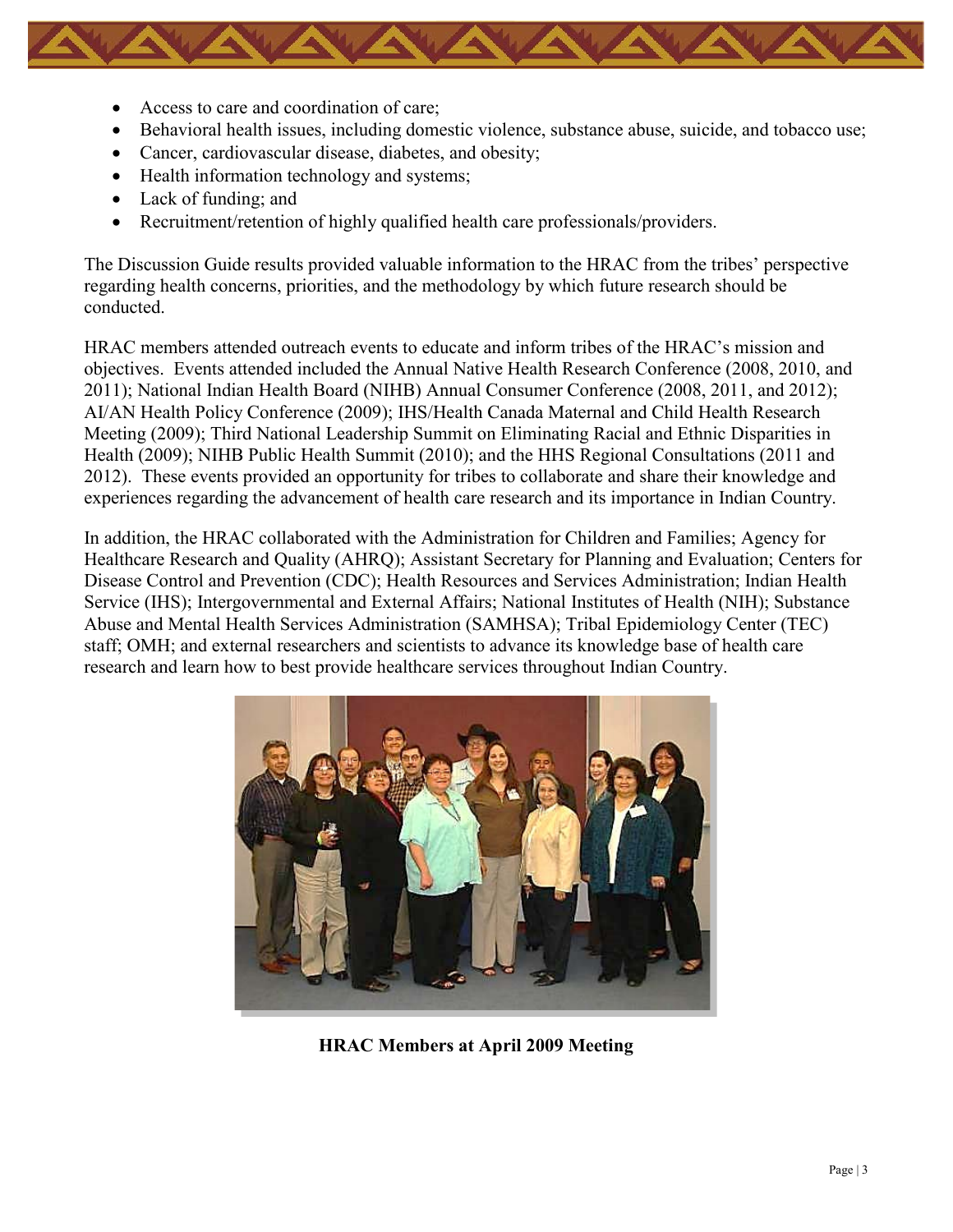## <span id="page-5-0"></span>**FISCAL YEAR 2013 ACTIVITIES**

#### <span id="page-5-1"></span>**HRAC RESEARCH ROUNDTABLE**

The HRAC Research Roundtable brought together HRAC members, Native health researchers, TEC representatives, and Federal partners to discuss research priorities in Indian Country. On November 29, 2012, the Roundtable took place at NIH. Lieutenant Commander (LCDR) Tracy Branch, OMH, welcomed attendees and introduced Stephen Kutz, HRAC Co-Chair, and Commander (CDR) Jacqueline D. Rodrigue, Deputy Director, OMH. Councilman Kutz welcomed the attendees and thanked the participants, then began the meeting with a traditional prayer and prayer song from the Cowlitz Indian Tribe.

Dr. Joyce Hunter, Deputy Director of the National Institute on Minority Health and Health Disparities, also welcomed the attendees and shared updates on the NIH Guidance on the Implementation of the HHS Tribal Consultation Policy that the 27 institutes and centers must follow.

Meeting attendees heard a background presentation about the HRAC, including its history, priorities, and current activities.

Carolyn Aoyama, Native American Research Centers for Health (NARCH) Director, facilitated a discussion with participants regarding evaluating the NARCH program with a focus on measuring trust that included trust between tribal leaders and research partners.

Dr. Shilpa Amin spoke on behalf of AHRQ's Effective Health Care Program and followed up on a presentation she conducted during the Annual HRAC Meeting in September 2012 by providing more details on the patient-centered outcomes research (PCOR) process. She noted that the HRAC had been discussing research priorities on such broad health areas as cancer and diabetes. She also provided a PCOR Process Tree that the HRAC could consider to identify specific research topics and ultimately develop a written plan of research recommendations. Lastly, she shared a summary of proposed tasks for developing a PCOR plan.

Throughout the Roundtable, the HRAC members solicited recommendations and comments from participants for the HRAC and its Federal partners to consider. Research topics recommended by attendees included:

- Links among human health, human wellness, and environmental health;
- Multiple morbidities, such as the connection among oral health, cancer, and diabetes;
- Food security, including access to food and how climate change affects that access;
- Cancer;
- Motor vehicle fatalities;
- Oral health:
- Alzheimer's disease; and
- Historical trauma

Other recommendations included:

• Support for accreditation, research, and development of standards for health service agencies;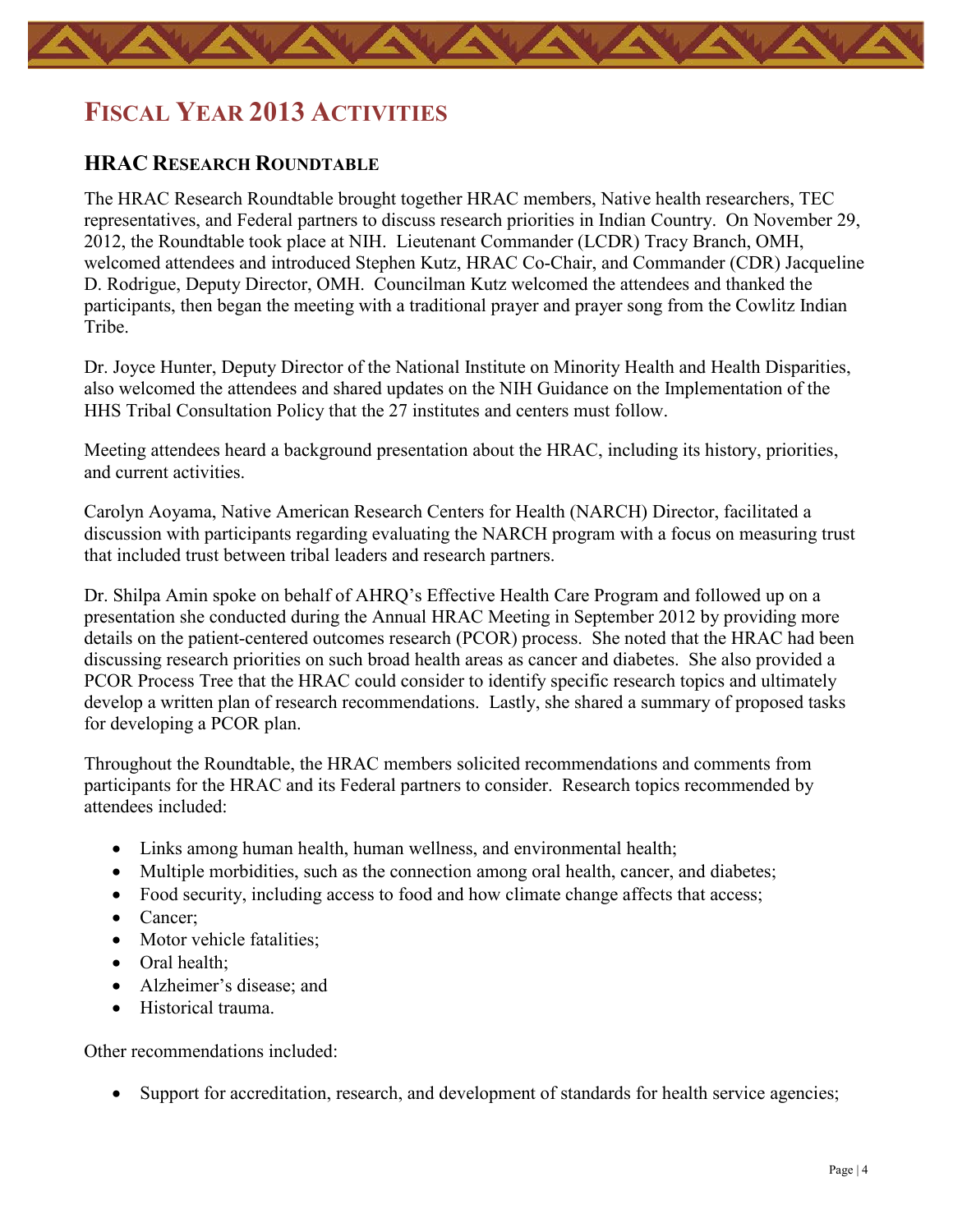- Respect sovereign rights of tribes when biological samples from tribal members are involved in research;
- Facilitation of an understanding between tribes and the Federal Government on issues related to AI/AN health research and tribal sovereignty;
- Normalization of evidence-based practices for minority communities and cultures in grant programs;
- Equity in receiving funding for tribes and other groups that respond to Funding Opportunity Announcements (FOAs);
- Sufficient time between the release of an FOA and its deadline to allow for tribal resolutions and approval to submit the grant;
- Requirement of tribal resolutions/letters for any application that proposes to work with Native communities;
- Increased numbers of Native individuals on standing committees in place of simply sponsoring special reviews;
- Development of a training module for non-Native review panel participants; and
- Increased numbers of pre-doctoral and post-doctoral AI/AN researchers in the NIH pipeline.

### <span id="page-6-0"></span>**MEETINGS (TELECONFERENCE AND IN-PERSON)**

### **February 26, 2013**

The HRAC held its first teleconference for Fiscal Year 2013 on February 26, 2013. LCDR Tracy Branch welcomed the HRAC to the call. She reported that Dr. J. Nadine Gracia, Director of OMH, had shared at the HHS Secretary's Tribal Advisory Committee January 2013 meeting that the HRAC was concerned about states not recognizing TECs' public health authority status. She informed the STAC members that the HRAC was drafting a letter with recommendations on this issue.

Dr. Alan Trachtenberg, IHS, reported that he had participated in several meetings of the National Children's Study Federal Consortium. He said the HRAC was concerned that the national probability sample did not include the Northern Plains or Alaska and therefore was not fully representative of AI/ANs. A potential solution from the National Children's Study is that out of the 100,000 respondents the investigators intend to follow, they will select 90,000 from the national probability sample. The study will reserve 10,000 for selection with alternate approaches to address other scientific questions and ensure adequate representation, and will begin to address the 10,000 participants in the nonprobability subsample in about one year, so the HRAC members have time to consider how to encourage adequate representation of AI/ANs from the Northern Plains and Alaska.

LCDR Branch held conversations with the National Library of Medicine (NLM), in a follow-up to the HRAC discussions at the September 2012 meeting, regarding a Native research database or clearinghouse. Specific questions from NLM included the types of materials in the database, the proprietary nature of those materials, who would create the database, and which individuals would have access to it. Dr. Trachtenberg suggested there is no need for a new database because one exists at the University of New Mexico (UNM) that IHS previously funded. While UNM continues to manage the database, it still needs maintenance. Councilwoman Cowan Watts, who noted there had been previous discussions about that database, said she and Dr. Malia Villegas, National At-Large Alternate, will work together on this issue.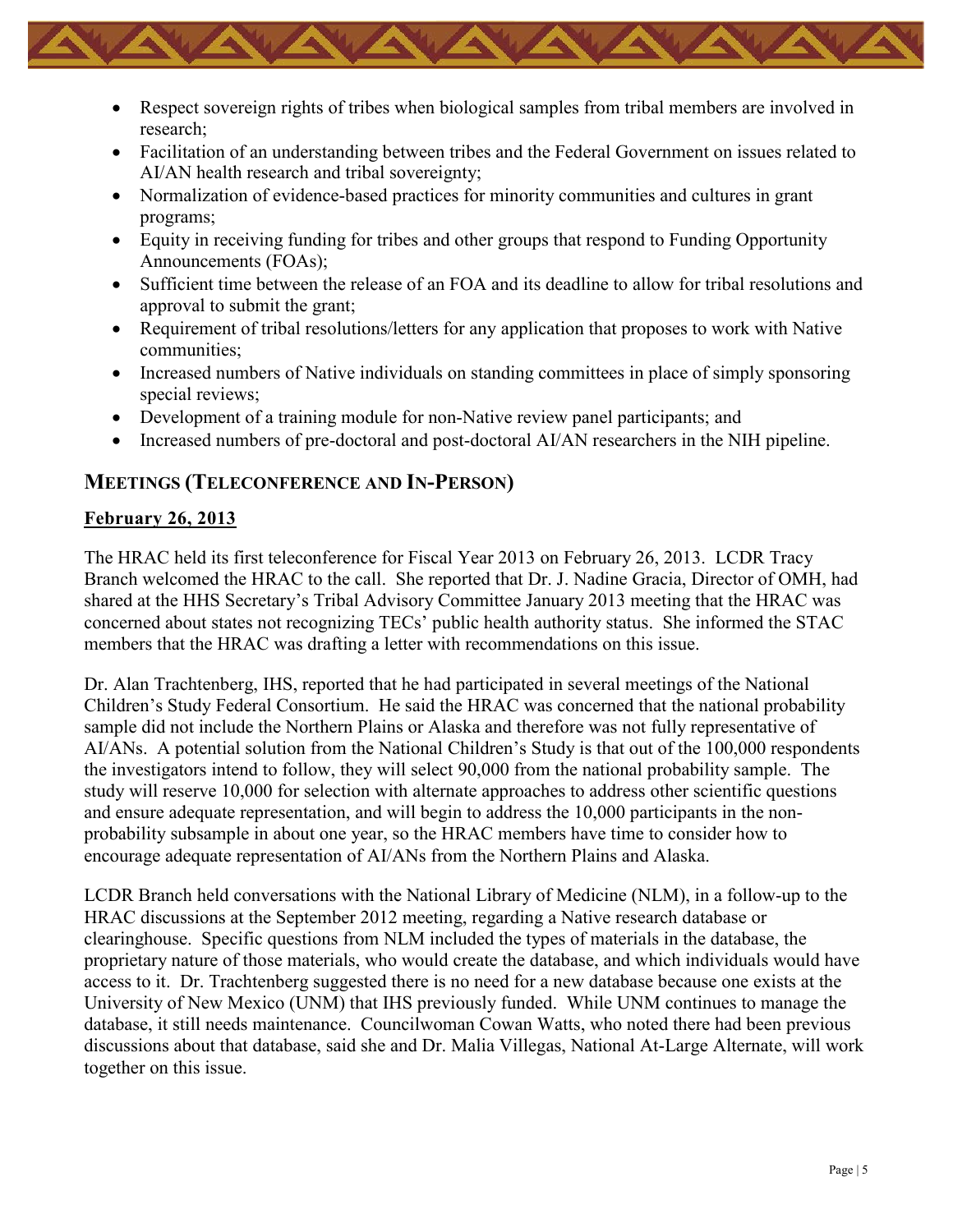

#### **April 30, 2013**

The HRAC teleconference call on April 30, 2013, began with Dr. Gracia welcoming new members of the HRAC and thanking the HRAC members for their service and input to HHS, acknowledging their time and dedication.

Michael Peercy, National At-Large Delegate, reported a draft letter to the HHS Data Council was being developed by a work group that included Dr. Jay Butler, Alaska Area Alternate, and Tom Anderson, Oklahoma Area Alternate. The letter to the Data Council addressed data ownership, data sharing, and data stewardship—including biologic specimens—and noted the importance of respect for Institutional Review Boards (IRBs), research review committees, and the National Data Warehouse (NDW). The letter also addressed TECs, their data sharing, and data sampling in large data samples. The work group members discussed what to ask from the Data Council, with Councilwoman Cowan Watts replying that the HRAC needs to first ask for an HHS-wide data policy surrounding Indian Country. Dr. Villegas asked if this would be a data-sharing policy with guidelines decided by tribal leaders, adding that the letter could identify four or five specific areas and provide examples of what is working in the field currently.

Councilwoman Cowan Watts reported that at the HHS National Tribal Budget and Policy Consultation Session she attended during March in Washington, DC, the HRAC had a one-on-one session with NIH where they discussed NIH's Guidance on the Implementation of the HHS Tribal Consultation Policy. She also testified during the consultation on HRAC issues and submitted written testimony.

#### **July 29, 2013**

The HRAC held its in-person meeting for Fiscal Year 2013 on July 29, 2013, in Rockville, Maryland. Councilwoman Cowan Watts opened the meeting and welcomed new and returning HRAC members and representatives of Federal partners. CDR Jacqueline Rodrigue noted that the HRAC serves as a forum for collaboration between tribal leaders and HHS.

Captain Francis Frazier, Deputy Director, Office of Public Health Support (OPHS) at IHS, highlighted OPHS activities linked to HRAC priorities, including:

• Native American Research Centers for Health. IHS collaborates with the National Institute for General Medical Sciences (NIGMS) to support the NARCH program. The OPHS Division of Epidemiology and Disease Prevention (DEDP) coordinates NARCH activities for IHS. NIGMS provides base funding and liaises with other NIH Institutes; the NIH Center for Scientific Review reviews NARCH applications. The strong relationship between federal research institutions and tribal partners makes the NARCH program successful and provides opportunities for Native students to move into the field of research.

NARCH programs support a wide range of community-based projects for tribes and tribal organizations across Indian Country. There have been minimal reductions in NARCH funding despite federal budget constraints.

OPHS is currently designing the evaluation of the NARCH program, which will include both qualitative and quantitative analysis as well as the HRAC general research recommendations, as appropriate.

• Tribal Epidemiology Centers. The passage of the Indian Health Care Improvement Act under the Affordable Care Act permanently reauthorized the TECs. The DEDP manages the TEC cooperative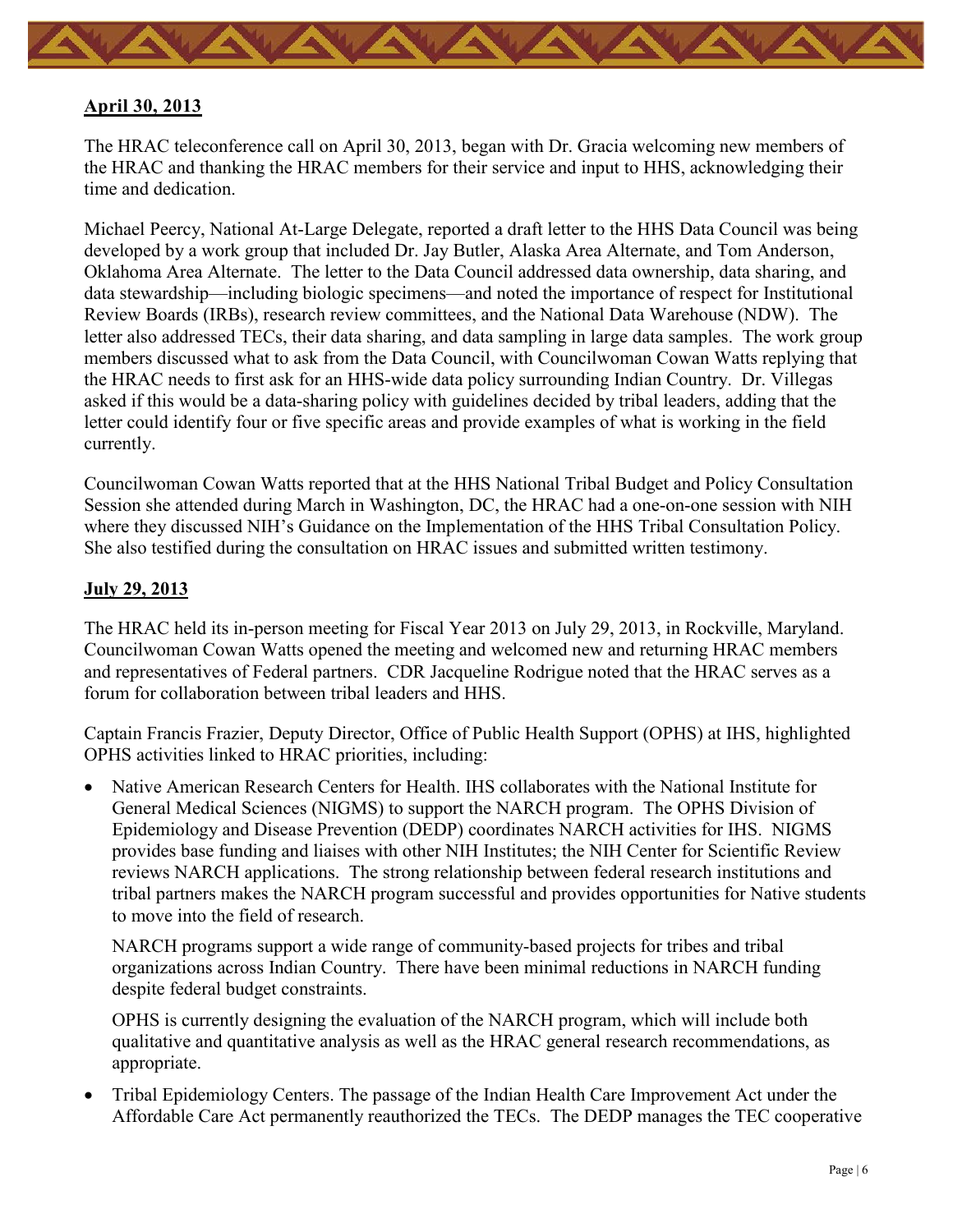agreements and provides oversight for the centers. TEC core functions include data collection, data evaluation, health priorities, recommendations for health services, improvements for the health care delivery system, and technical assistance on epidemiology for tribal organizations.

IHS developed a data-sharing template for TEC activities that does not include personally identifiable information (PII). The Epidemiology Data Mart furnishes that information on a projectby-project basis, with IHS planning to augment the existing template to address PII.

• Division of Program Statistics (DPS). The DPS produces statistical information and publications for IHS. It works closely with internal partners, such as the National Patient Information Reporting System, NDW, and the HHS Office of Information Technology. The DPS also collaborates with partners such as the National Center for Health Statistics.

Councilman Chester Antone, Delegate, Tucson Area, asked how IHS data from the Resource and Patient Management System (RPMS) and non-RPMS data are converted for the NDW. He also expressed concern about the use of residency data to determine Health Professional Shortage Areas and service delivery. The IHS data system does not allow reporting of certain data, and tribal communities have some concern about misuse of the RPMS system. Captain Frazier said OPHS would provide a formal response after a careful review of the Councilman's questions. Councilwoman Cowan Watts noted that HRAC members continued to have questions regarding data access and asked how IHS was working with tribes to develop IRBs. Dr. Trachtenberg stated that the first step is to develop a Tribal Federal Wide Assurance (FWA) and then to create a Tribal Research Review Committee, which is not a formal IRB, but can identify tribal interests in proposed research. IHS IRBs require some form of tribal approval, whether by a tribal IRB or a tribal Council. Some area office IRBs have been transitioned to tribal IRBs or tribal organization IRBs. IHS has free web-based training to help tribes develop a tribal FWA or tribal IRB.

Elizabeth Carr, Tribal Affairs Specialist, Office of Intergovernmental and External Affairs, updated the HRAC on the Intradepartmental Council on Native American Affairs (ICNAA) and its new data priority. ICNAA is undertaking the data initiative (based on testimony the HRAC provided from 2012 and 2013) in conjunction with the HHS Chief Technological Officer to address data sharing, data collection, and data warehousing. ICNAA plans to provide technical assistance to all HHS branches to ensure they are aware of tribal differences and cultural issues pertaining to data collection and data sharing.

Dr. Shobha Srinivasan, Health Disparities Research Coordinator from the National Cancer Institute, NIH, provided an overview of NIH funding opportunities relevant to Native communities with a focus on the "Interventions for Health Promotion and Disease Prevention in Native American Populations" grant program. HRAC members provided feedback on the IRB process, the FOA language pertaining to tacit approval, decreased funding for research centers at minority-serving institutions, and the ethics involved in studying genetic data and biological samples from Native populations.

Dr. Kishena Wadhwani, Director of the Division of Scientific Review, Office of Extramural Research, presented on the AHRQ and Quality Peer Review Grant Process Review. Highlights included his explanation of the five study sections of the Division of Scientific Review, criteria for reviewer selection, and the peer review process.

The HRAC reviewed each of the HRAC priorities, including State/Tribal Epidemiology Centers' Relationship and Public Health Authority Status, the National Children's Study, the HHS Data Council, scholarship opportunities/data sharing, general research recommendations, and the Native Research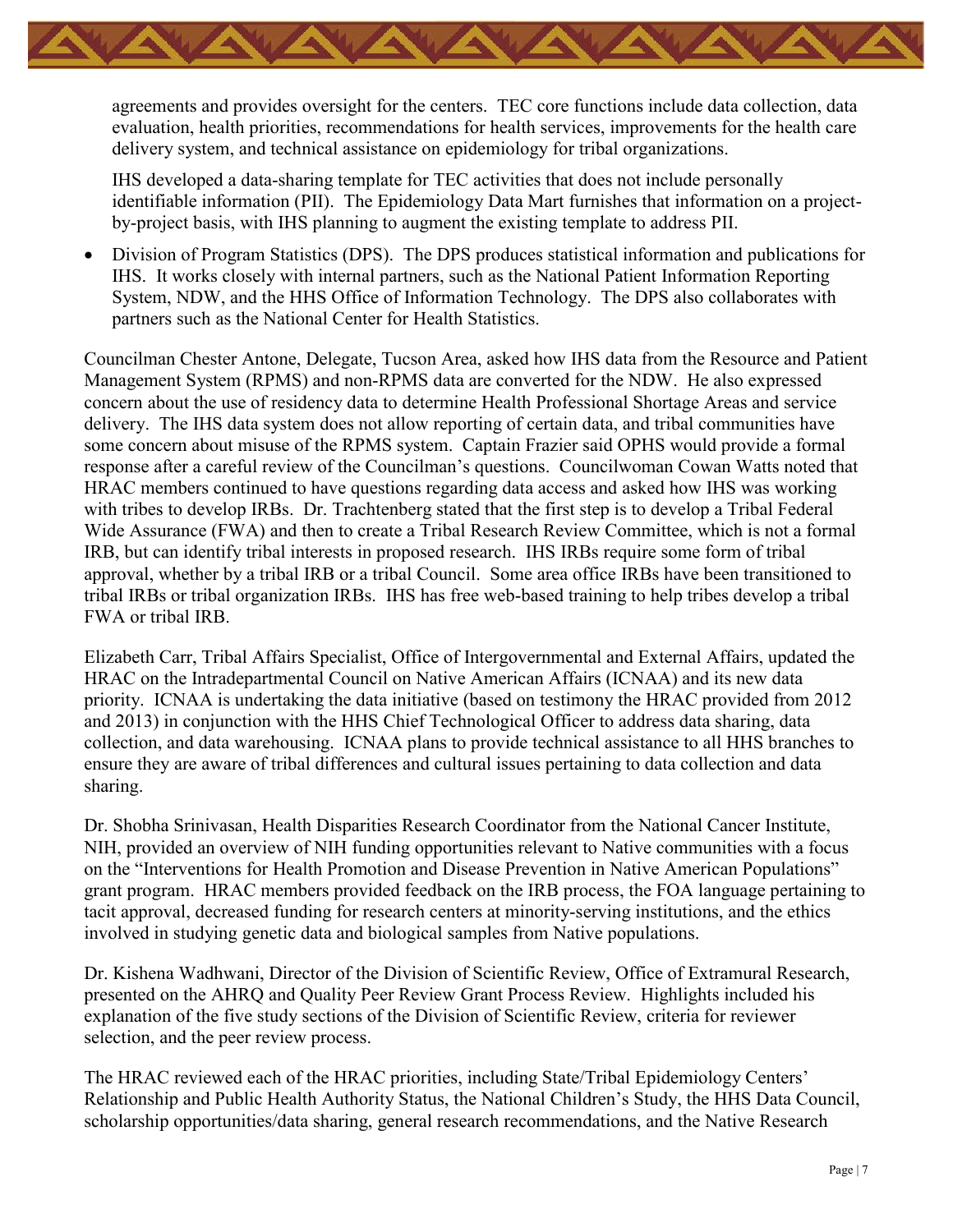Database/Clearinghouse. The HRAC formed work groups to follow up on action items to address these priorities.



**HRAC Members at July 2013 Meeting**

#### **September 10, 2013**

The HRAC teleconference call on September 10, 2013, began with Councilwoman Cowan Watts asking for brief introductions. Dr. J. Nadine Gracia thanked the HRAC members for their service and input to HHS, noting that OMH continues to be strategically focused on the Affordable Care Act — particularly on outreach and education—with the Affordable Care Act a departmental and administration-wide priority. OMH is leading the implementation of the HHS Action Plan to Reduce Racial and Ethnic Health Disparities, and the Enhanced National Standards for Culturally and Linguistically Appropriate Services in Health and Health Care released in April 2013. OMH, through the National Partnership for Action to End Health Disparities, continues to support 10 Regional Health Equity Councils across the country in their work to combat health disparities, using the social determinants of health approach.

Dr. Trachtenberg reported that the Institute of Medicine will convene a review panel for the proposed design of the National Children's Study. The stratification was formerly geographically based, which resulted in the omission of the Northern Plains and Alaska. The study is now creating a new sampling framework based on hospital and birthing centers. It was suggested that the HRAC ask that Indian hospital births from both tribal and IHS hospitals be included, with oversampling from Indian hospitals. Councilwoman Cowan Watts said that this approach will resolve the identification issue for citizenship.

Dr. Dan Calac, California Area Alternate, referenced Dr. Wadhwani's presentation during the HRAC Annual Meeting on the AHRQ review process and shared his experience as a reviewer. There were 20 reviewers in his section and all were Native or had worked with Native communities for 10 to 20 years. Dr. Calac appreciated how NIH ensured that reviewers had the relevant background experience and said that reviewers took the review process very seriously. He noted, at times, the proposal information was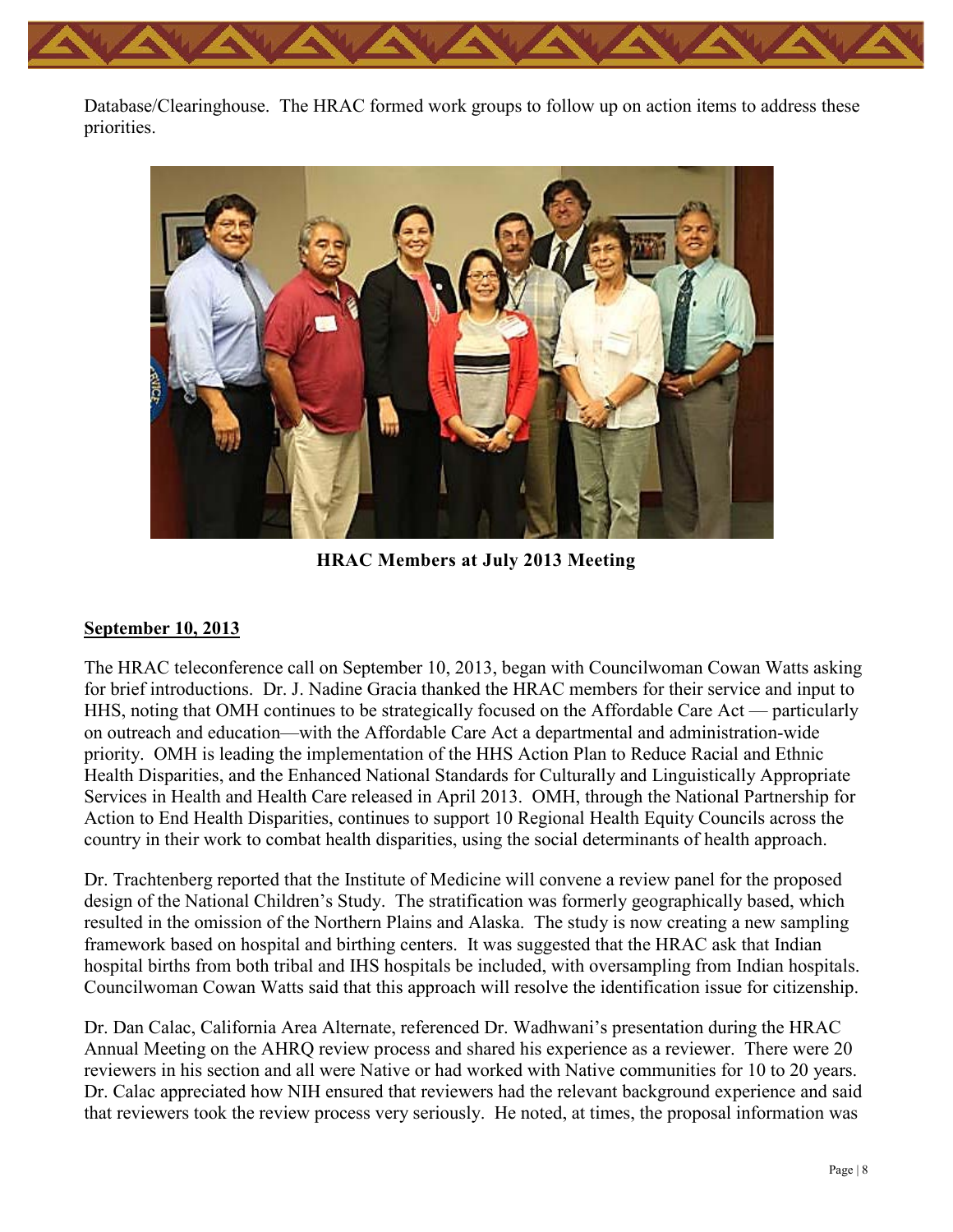

not presented in a helpful format. He said that if a reviewer was not familiar with the context of the study, then he recommended reviewers do some background work (such as how the study was developed or where the study's catchment area was located). Dr. Calac offered to serve as a resource, answer questions about the review process, and serve as a reviewer.

### <span id="page-10-0"></span>**OUTREACH ACTIVITIES**

The HRAC conducted outreach throughout the year to share its priorities and recommendations, provide updates to tribes on its activities, and gather feedback and input from tribes and tribal communities about research issues, concerns, and priorities. The National Indian Health Board Quarterly Meeting on March 4, 2013, included an HRAC update. Councilwoman Cowan Watts attended the 15th Annual National Tribal Budget Consultation Session on March 7-8, 2013, in Washington, DC, and presented testimony on behalf of the HRAC. She and Councilman Chester Antone provided updates on the HRAC during the HHS Regional Tribal Consultations in Spring 2013, and Councilwoman Cowan Watts presented HRAC information at the 5th Annual Oklahoma City Area Indian Tribal Health Board Public Health Conference on April 16, 2013, in Catoosa, Oklahoma.



**Councilwoman Cowan Watts and Cathy Abramson, NIHB Chairperson NIHB Quarterly Meeting on March 4, 2013** 

### <span id="page-10-1"></span>**ANNUAL HEALTH RESEARCH REPORT**

The HRAC produced its Annual Health Research Report, a compilation of findings related to important health research topics in AI/AN communities. This report serves as a resource on research findings, topics, and available federal programs with tribes.

### <span id="page-10-2"></span>**RECOMMENDATIONS TO HHS**

The HRAC submitted recommendations to HHS by testimony on March 8, 2013, on issues of concern from the tribal communities that the HRAC represents. In addition, the HRAC submitted a letter of request to the HHS Data Council on July 12, 2013, regarding sharing of tribal health data and a request for a tribal consultation. The HRAC distinguished four major recommendations to HHS and provided some general research recommendations. The details of the testimony are listed below.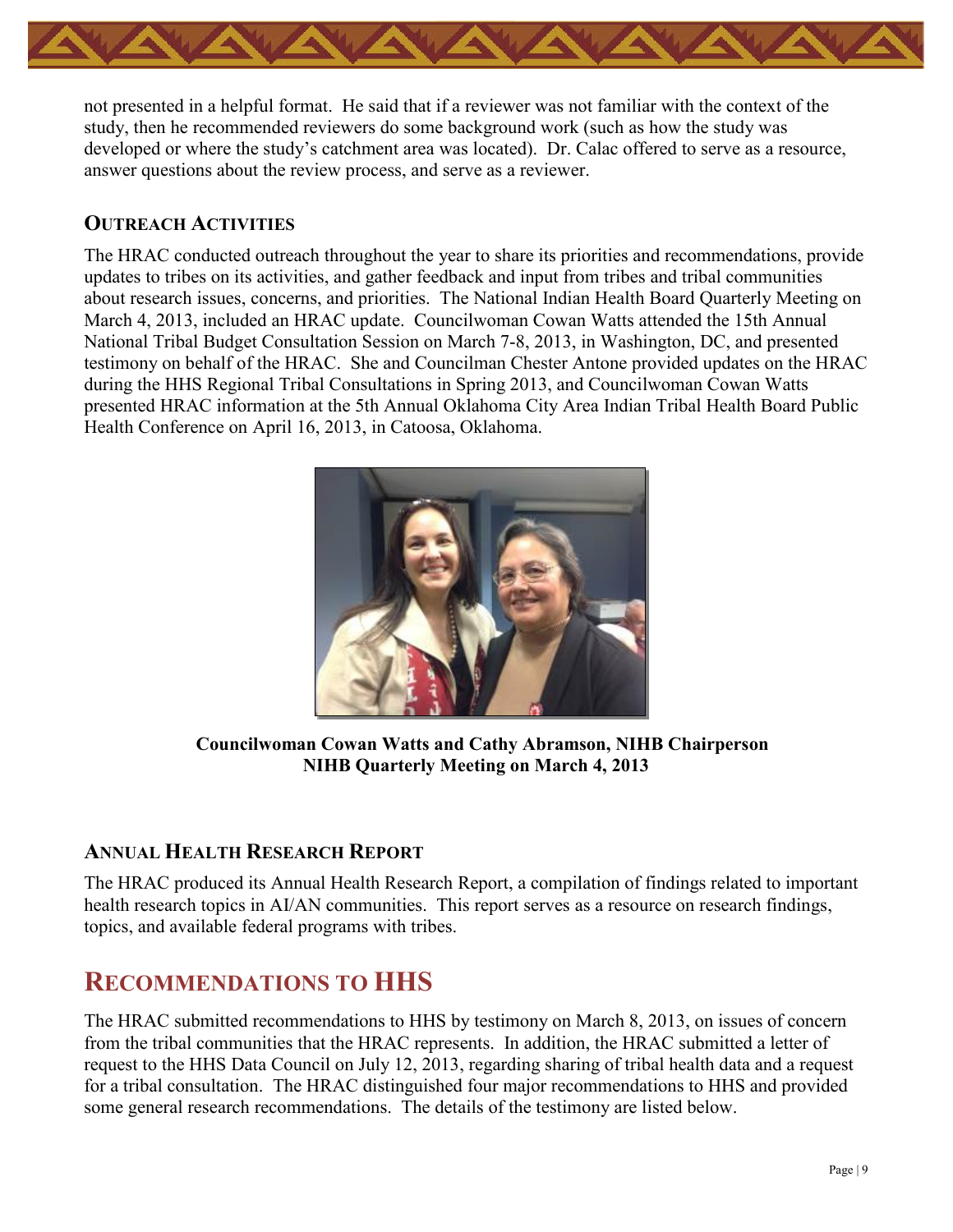### <span id="page-11-0"></span>**TRIBAL EPIDEMIOLOGY CENTERS' PUBLIC HEALTH AUTHORITY STATUS**

TECs are having difficulty gaining access to data sets held by state governments even though the Affordable Care Act established these TECs as "public health authorities" (as that term is defined in the Health Insurance Portability and Accountability Act of 1996). The Affordable Care Act also provided new statutory authority for IHS-funded TECs to access "data, data sets, monitoring systems, delivery systems and other protected health information in possession of the Secretary."

Access to state-maintained data sets is particularly important given the high rates of misidentification of AI/ANs in most state data and resulting publications and use of misinformation concerning AI/AN health status and access to health services. Access to state data sets, such as vital statistics records and the Pregnancy Risk Assessment Monitoring System, is important because access to IHS-provided services varies greatly within the IHS delivery system and many service areas do not have access to IHS-operated hospitals or IHS specialty providers. This results in IHS data alone being insufficient to reflect a more comprehensive picture of AI/AN service utilization and health status in those states.

The HRAC recommends that the Secretary send a letter to the governor of each state and their Departments of Health requesting that they facilitate TEC access to state data and data sets for the purposes of assessing and reporting the health status of AI/ANs in each state for health program and facility planning. Furthermore, when TECs access state data, fees charged should not be higher than those paid by other governmental entities. The HRAC urges states to work with the TECs to provide comparable data on the health status of the general population for benchmarking and to track progress in eliminating health disparities. It also asks that TECs have a place, such as the Office of the Secretary, where they can report any further difficulties in accessing the data and that states be aware of this reporting mechanism.

### <span id="page-11-1"></span>**NATIONAL CHILDREN'S STUDY**

While the HRAC fully supports the intent and purpose of the National Children's Study, the study could have more meaningfully included the participation of Tribal Nations and the AI/AN community. Tribal consultation should have been required before the study was planned and funding committed in a manner consistent with longstanding federal policy. Consultation should also be utilized at each new stage of the study so that local tribes are consulted during the planning phase.

The HRAC believes there is still an opportunity at this stage in the National Children's Study to implement the following recommendations:

- Health research participants defined as American Indian or Alaskan Native must present proof of enrollment from a federally recognized tribe as provided in the current "Indian Entities Recognized and Eligible to Receive Services from the United States Bureau of Indian Affairs [BIA]" or meet the BIA definition of American Indian or Alaskan Native as provided by a "Certificate of Degree of Indian Blood." Self-identification is not adequate;
- Oversampling of AI/AN populations should be done. The target number of 2,000 AI/ANs is not adequate;
- Funding for additional cohorts in Indian Country to meet oversampling and diverse community needs to ensure diversity within Indian Country and to avoid the unacceptable practice of leaving out entire communities such as Alaska Natives and Plains Indians;
- Sampling protocols promised, including preservation of DNA and tissue samples, must be followed and tribes consulted before, during, and after the study as an on-going partner;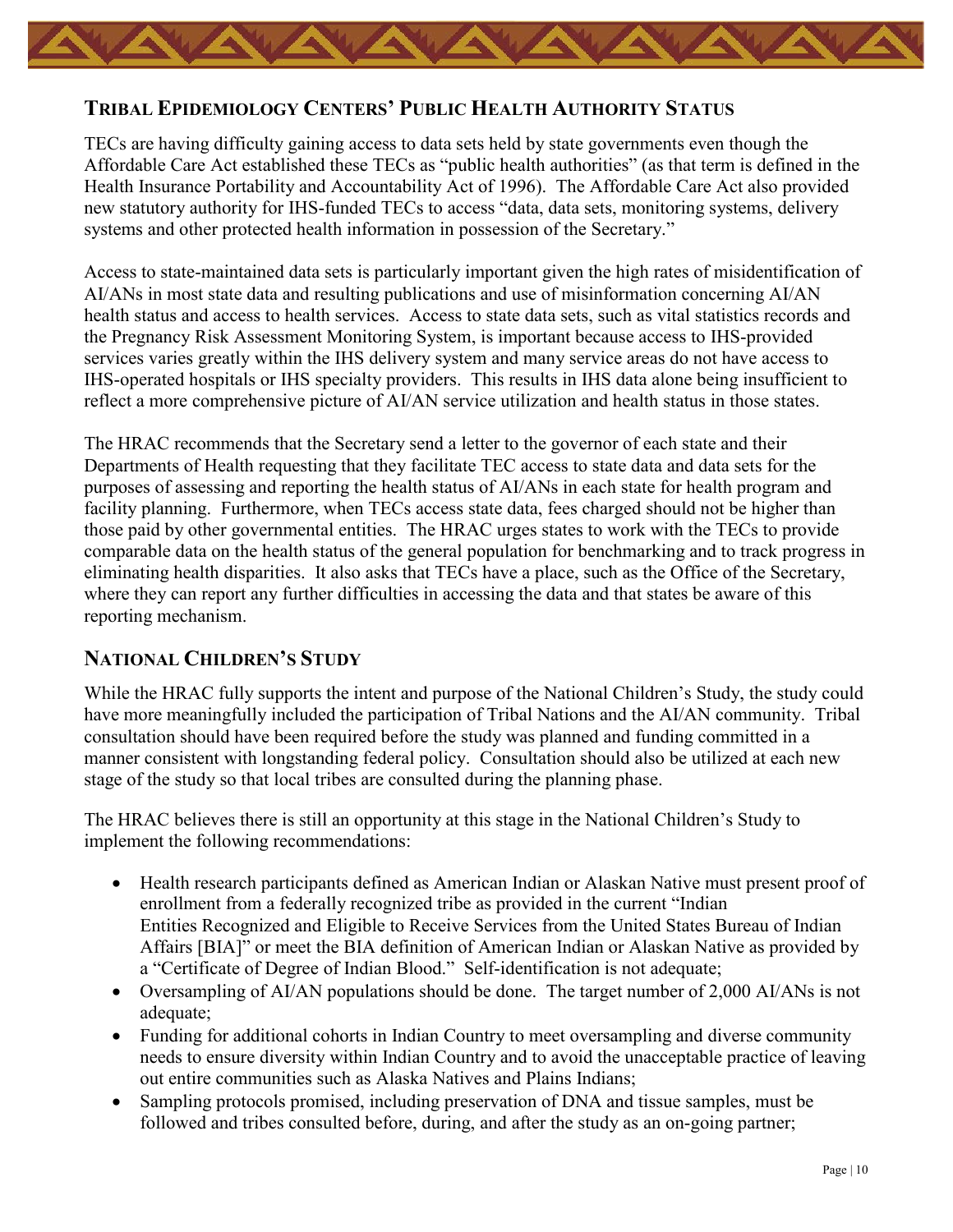- Commitment to tribal sovereignty must be kept;
- De-identification of data must be reviewed with tribes:
- A data-sharing agreement with tribes must be established in partnership with the tribe before the local study commences; and
- Study centers, yet to be named, should be encouraged to target Indian Country in order to demonstrate outreach efforts to Native communities to enroll Native children into the study and should consult with local tribes before enrollment begins.

### <span id="page-12-0"></span>**NATIONAL INSTITUTES OF HEALTH TRIBAL CONSULTATION POLICY**

The HRAC is encouraged that the NIH addressed tribal consultation with the NIH Guidance on the Implementation of the HHS Tribal Consultation Policy. However, the HRAC is concerned about the delays in releasing this guidance to tribes. All tribal leaders should be informed of NIH's efforts and receive a copy of the Guidance for their review as well as any upcoming consultation opportunities.

In addition, more focus should be placed on putting AI/AN leadership throughout the NIH to provide advice on issues of importance to Native communities and to ensure tribes are consulted on priorities, research design, and community-based research.

### <span id="page-12-1"></span>**HHS DATA COUNCIL**

The lack of sharing AI/AN-focused research and health data with Tribal Nations continues to be an area of great concern for tribes and their tribal health programs. Having established codes and protocols of research with indigenous peoples reinforces the concept that control of data by individual Tribal Nations is to be respected and considered of paramount importance when conducting research in tribal communities and nations. Moreover, access to data for system assessment and quality improvement is critical for successful self-governance to meet public health needs. Often relationships between academic institutions or government agencies and tribes are strained due to conflicts concerning access to and ownership of tribe-related research data.

The HRAC is concerned that data-sharing agreements, constructed to avoid and prevent unauthorized release of pertinent research information or analysis, as well as tribal mechanisms to protect research conclusions, are being disseminated but not consistently honored. Additionally, tribal laws to protect data or biological specimens may be ineffective when physical controls for access are solely in the hands of a government agency or academic institution. These concerns are amplified when those who control access to data and specimens are not aware of or do not respect the sovereignty of Tribal Nations in determining the management and use of the sensitive human tissue samples and health data.

True ownership of intellectual property may be difficult to determine. "Data stewardship" usually falls to academic or government partners rather than tribal governments. Thus, tribes must rely on these trusted partners to maintain data integrity and security as well as prevent release of information or materials without prior tribal approval. Funding agencies and academic institutions must be made aware of this stewardship role when working with tribal data or research materials and be cooperative in relinquishing data sets back to the tribal partner at the conclusion of the study, data analysis, or at the request of the tribal community.

Researchers approaching tribes with proposals should be accustomed to working within the community's infrastructure when seeking approval of a project. Researchers should know many tribes now have well-established IRBs with strict policies and procedures for handling the review, approval, or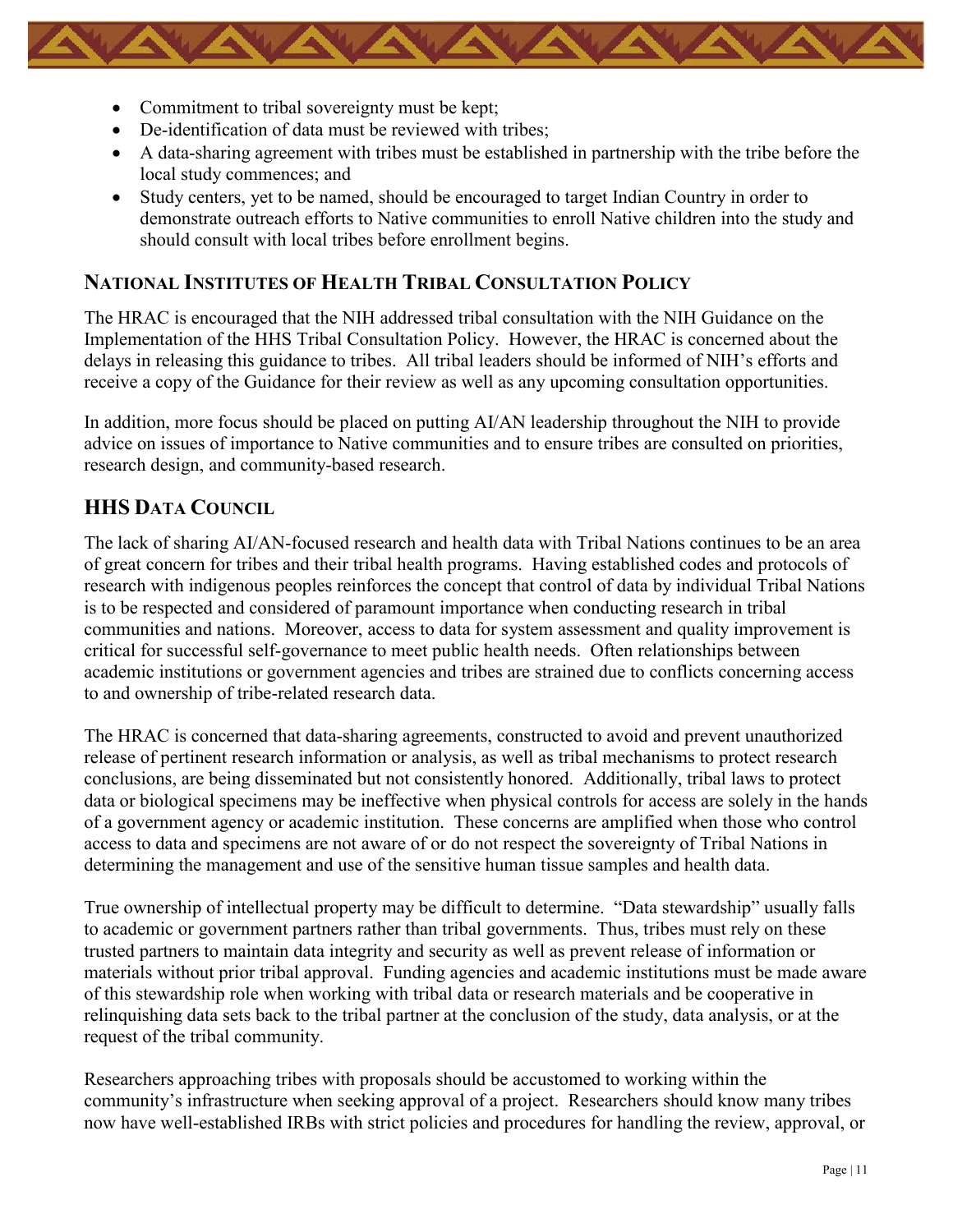disapproval of research conducted within their tribal boundaries and organizations. Many tribes also utilize Research Review Committees or Tribal Councils to review new protocols. In certain cases, the regional IHS IRBs may have jurisdiction to review and approve proposed projects. In either scenario, the ownership of data should always be delineated and a data-sharing agreement executed, which clearly states that data is owned by the tribal government, community, or organization, while the academic or government partner acts only as an authorized steward. The tribal IRB (or the IHS IRB) must be involved in all discussions involving any sharing of research data, publications, manuscripts, etc.

IHS maintains the NDW that contains clinical data from tribes across the United States. The data stored within this database are important for tribal health planning and program assessment by tribes, so access to these data is critical. IHS serves as a custodial guardian of these data sets but should not be considered the owner of these data. At present, access to these data sets by the tribes is difficult.

TECs have taken the lead in requesting access to the NDW, acting on the behalf of tribes and in their best interests. The TECs must partner with individual tribes to gain prior approval for the data stewardship and analysis. TECs can request data sets at the service unit or area-wide level, with data aggregated so as not to individually identify the Tribal Nations. There have been seven data-sharing agreements executed between the IHS and the TECs through mid-February, 2013, with little actual progress evident in the sharing of tribal data sets with the TECs or individual tribes. The TEC works with data for multiple purposes, including tribal health system planning and process improvement.

To address these concerns, the HRAC requested that HHS convene a tribal consultation with the HHS Data Council to develop a department-wide policy on data management in Indian Country. This policy should address ownership and dissemination of data collected from tribal communities and provide a basis of mutual understanding and expectations between tribal leaders and research partners in both academia and the federal health agencies.

The HRAC encourages HHS to pay particular attention to examples of successful partnerships that have affirmed the sovereignty of tribes and tribal health organizations.

- The Alaska Area Specimen Bank is a repository of biological specimens and clinical data collected through health research projects conducted among Alaska Native people. The Alaska Area Specimen Bank is owned by the Alaska Native people, administered by the Alaska Tribal Health System, and managed under the stewardship of the CDC's Arctic Investigations Program on the Alaska Native Health Campus in Anchorage.
- The University of Oklahoma and the Chickasaw Nation Department of Health have established a data-sharing partnership. A memorandum of understanding and a business associate's agreement were signed to put into action a plan to create a database from de-identified health records for public health research, tribal planning, and resource development. The database will be used to study population level health issues related to chronic disease, infectious disease, and climate change. The negotiated agreement places full ownership of data with the tribal partner and joint oversight of individual research projects by the university and tribal IRBs.

The HRAC believes review of these successful partnerships can form the basis of an effective national policy to become the norm throughout Indian Country, rather than the exception.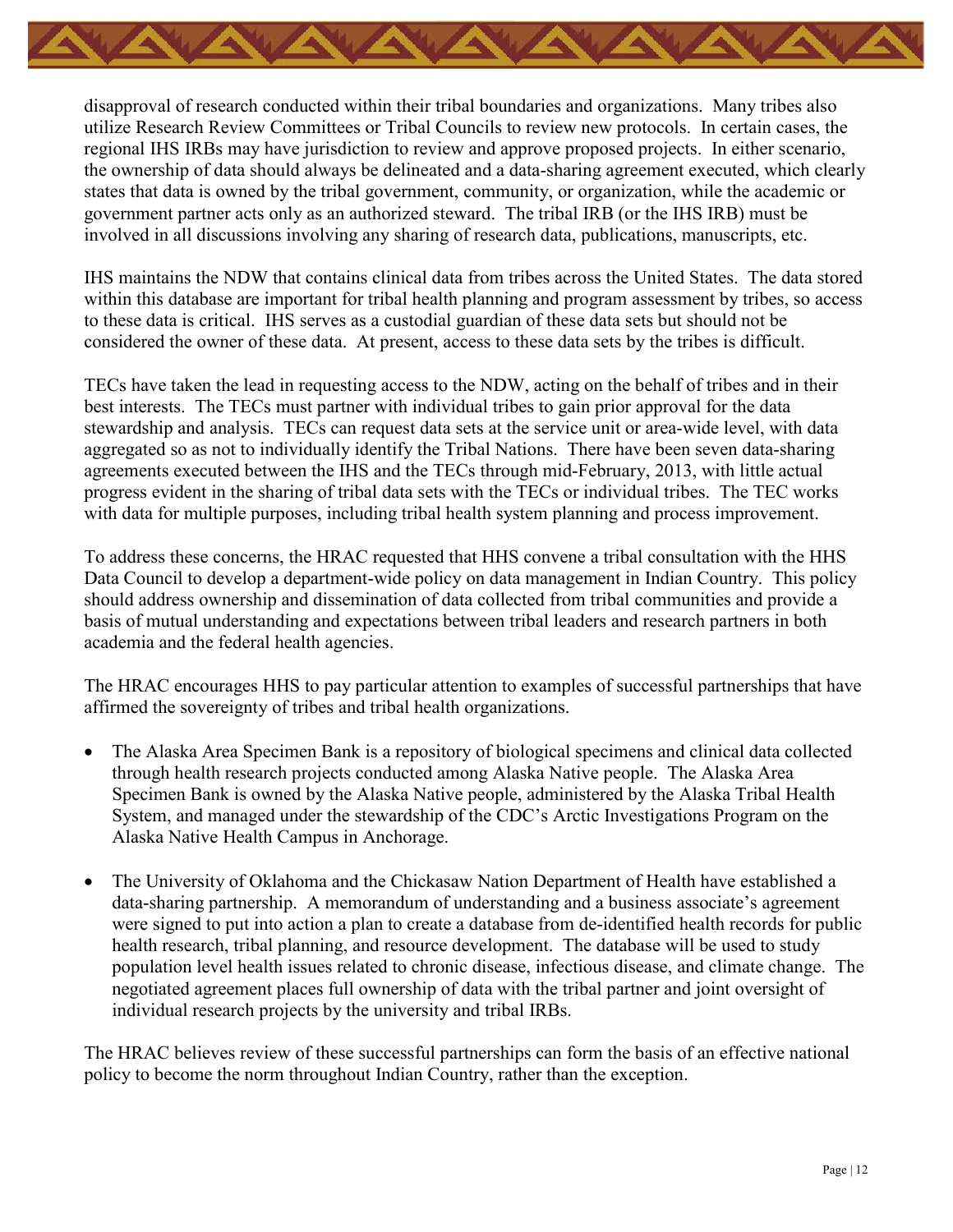### <span id="page-14-0"></span>**GENERAL RESEARCH RECOMMENDATIONS**

The HRAC is aware of the high and disproportionate rates of morbidity and mortality experienced by AI/ANs; therefore, many of the recommendations focus on addressing the health disparities that continue to plague Indian Country. Additionally, the HRAC would like to recommend that HHS increase its activities to address the suicide epidemic in AI/AN communities, including the research of the root causes of the epidemic.

In order to address the health concerns identified by the HRAC, research should focus on: data quality and accuracy to address under-representation of AI/ANs in population health data; the lack of access to health care services for AI/ANs in both rural and urban settings; the lack of incorporating traditional health care practices and traditional diets; the efficacy of health promotion/disease prevention activities; and the lack of health insurance coverage for AI/ANs. The HRAC has identified and recommends several research priorities (the list is not prioritized), including:

- Quantification of chronic disease prevalence (such as cancer, heart disease, and diabetes) and associated risk factors (including obesity, diet, and physical activity) through sustained support of prospective studies among AI/AN populations;
- Reduction of chronic disease risk factors reduction:
- Intentional and unintentional injuries:
- Evaluate methods to improve awareness and treatment of hypertension;
- Stroke prevalence/prevention;
- Methamphetamine prevalence/prevention;
- Evaluation of the use of emerging technologies (such as telemedicine, electronic health records, and health information exchanges) for the provision of care;
- Health services research (such as utilization of prenatal care, preventable hospitalizations, and emergency room utilization, etc.);
- Autoimmune disorders:
- Suicide prevention;
- The readiness of tribal governments for public health accreditation; and
- Health care reform impact and effectiveness.

In addition, efforts should be made to support research aims that attempt to understand exposure to risk and vulnerability to AI/AN health over the lifespan, due to social determinants such as social exclusion, marginalization, and inequality. Research should address the complex interactions between health determinants and long-term exposure to risk unique to AI/ANs as an indigenous population and resulting from misguided federal Indian policy.

It is important to stress that all research conducted should be evidence based, and to the extent possible, utilize community-based participatory methods. Tribal governments are the rightful owners of their respective data, and therefore all efforts should be undertaken to ensure tribal governments are consulted before such data are shared with any entity. In addition to health concerns and research priorities, many barriers exist regarding research activities in Indian Country. These barriers could be addressed by:

- Increasing cultural sensitivity among researchers;
- Increasing the number of AI/AN researchers, possibly through additional funding through the IHS Health Professions Scholarship Program and Loan Repayment Program (CDC and NIH, specifically, for research positions);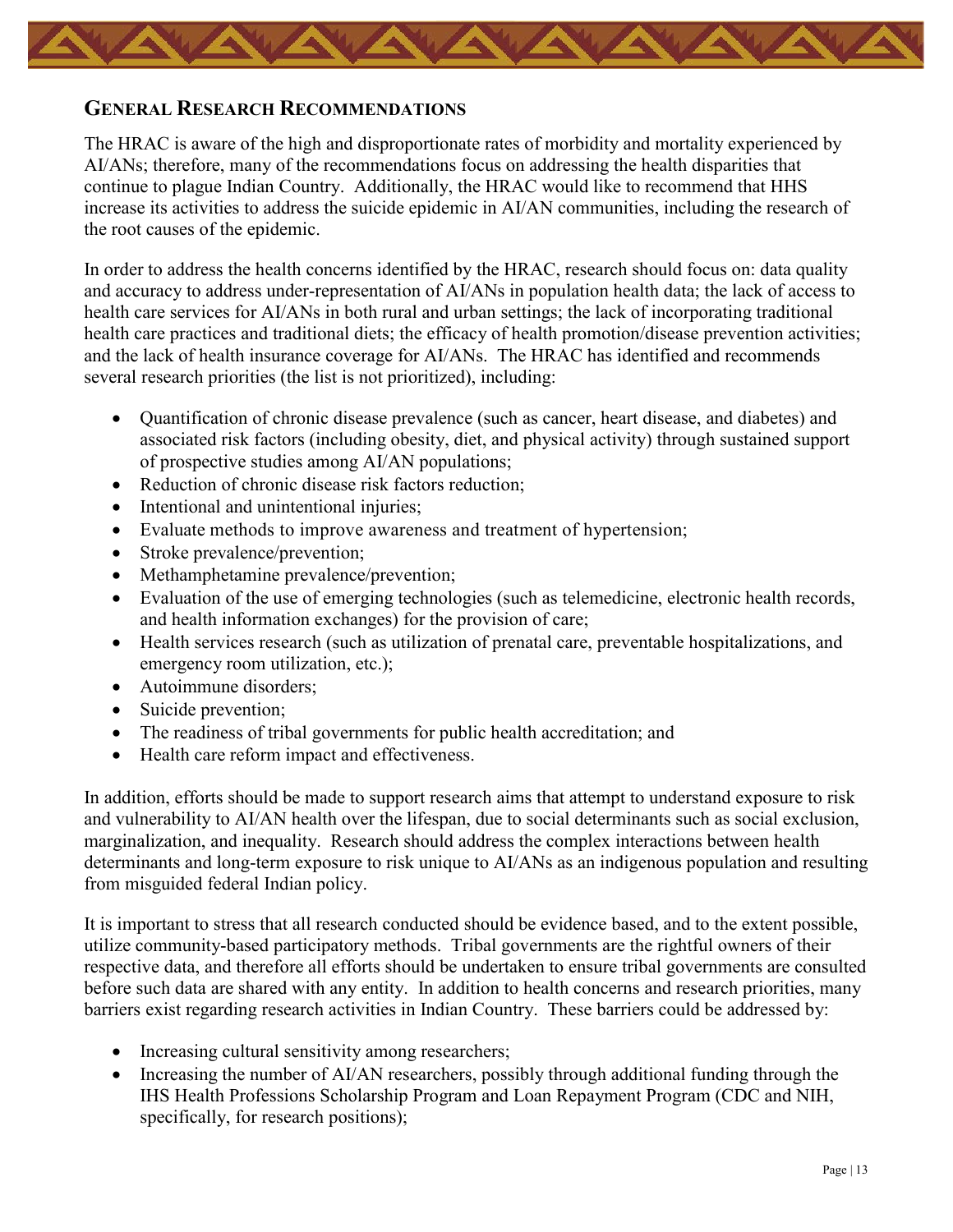- Improving the accuracy of data related to AI/ANs and the interoperability of data among HHS Operating and Staff Divisions;
- Increasing the amount of available comparative data by making oversampling a priority to provide this data for comparison;
- Improving infrastructure among AI/AN tribal governments to increase tribal capacity to carry out research and/or implement recommendations identified through research;
- Increasing the amount of community-driven research;
- Providing IHS with a research funding line item to support research by and for AI/ANs;
- Adopting HHS-wide minimum standards and requirements for a tribal data-sharing agreement in which the language states that federally recognized tribes, as sovereign nations, must be acknowledged as the exclusive owners of indigenous knowledge, biogenetic resources, and owners of intellectual property, and that data collected from tribal citizens within the community setting must be returned to the community from which it was obtained (the tribe is the only entity that has the authority to decide how the data will be used in the future, and thus must retain ownership and control over the data upon the study's conclusion); and
- The establishment of single data sources where, for example, the federal government maintains several AI/AN data sources through IHS, the Bureau of Indian Affairs, the Centers for Medicare & Medicaid Services, CDC, NIH, SAMHSA, the U.S. Census Bureau, and several others and a single, integrated Internet-accessible website with data available to calculate simple statistics, such as incidence and prevalence rates, etc., would assist in identifying areas of focus within AI/AN communities. Additionally, the resource could provide access to published data as well.

While the HRAC would like to see more grants awarded directly to tribal governments, it realizes that academic institutions and research organizations are often the most suitable awardees for certain highly technical and advanced research grants. Unfortunately, when academic institutions and research organizations are awarded grants for research affecting AI/AN communities, no uniformity or requirements exist for collaboration and cooperation with tribal governments. The HRAC recommends that grant requirements include demonstrated cooperation and collaboration with tribal governments, such as with the submission of a tribal resolution. While some grant awardees may consider such a requirement burdensome, numerous resources exist to reduce any burdens on grant awardees. Resources that are readily available to assist include the HRAC, other AI/AN federal advisory bodies, inter-tribal organizations, area Indian health boards, TECs, and numerous others.

The HRAC also recommends that agencies allow more time between when the FOA is released and the application deadline. Tribes and tribal organizations typically have internal requirements, such as Tribal Council approval through a resolution, to meet before developing and submitting a proposal. These meetings may only be held monthly, so a 30-day response period to a funding announcement is not enough time. The HRAC also recommends that a "Dear Tribal Leader" letter be sent out as an early announcement before a funding announcement is released to allow additional preparation time.

In addition to requiring tribal collaboration and cooperation as part of grant funding requirements, it is important to have grant reviewers that have demonstrated experience with tribal governments and who are culturally sensitive. Such reviewers can ensure that grant applications adequately include collaboration and cooperation components as well as evaluate grant applications from the AI/AN community, which may have extensive subject matter experience but fewer academic credentials and degrees. The HRAC recommends a training module be developed and shared to assist non-Native reviewers.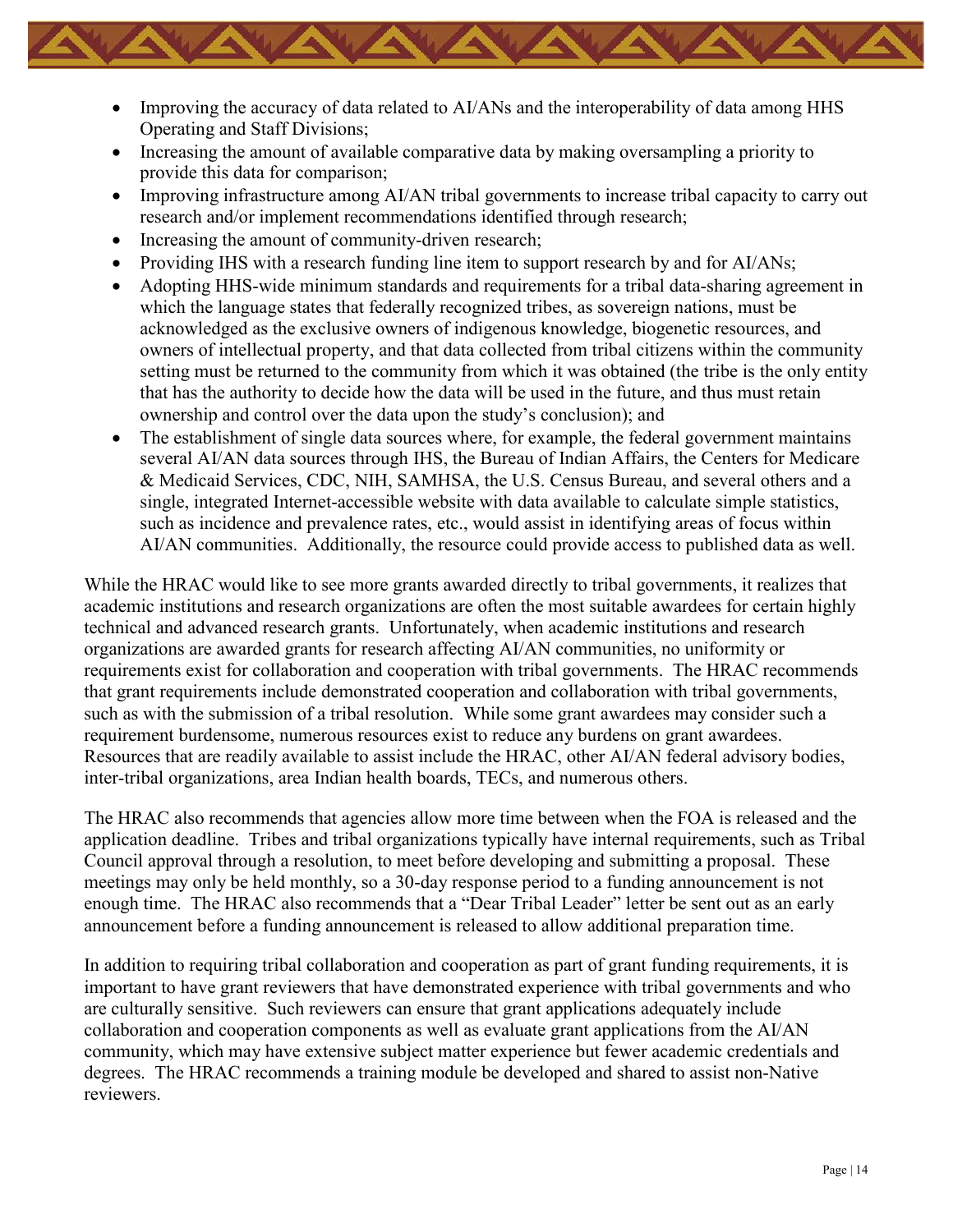### **ATTACHMENT A:**

### <span id="page-16-2"></span><span id="page-16-1"></span><span id="page-16-0"></span>**MEMBER AND PARTNER LIST FOR FY 2013 - 2014**

#### **HRAC CO-CHAIRS**

#### **Cara Cowan Watts**

Tribal Council Representative, Cherokee Nation PO Box 2922 Claremore, OK 74018 Phone: (918) 752-4342 Fax: (918) 341-3753 Email: [cara@caracowan.com](mailto:cara@caracowan.com)

> **Stephen Kutz** Councilman, Cowlitz Indian Tribe  $1055$  9<sup>th</sup> Ave, Ste. A Longview, WA 98632 Phone: (360) 508-6347 Fax: (360) 575-1948 Email: [skutz.health@cowlitz.org](mailto:skutz.health@cowlitz.org)



**HRAC Co-Chairs, Cara Cowan Watts and Stephen Kutz**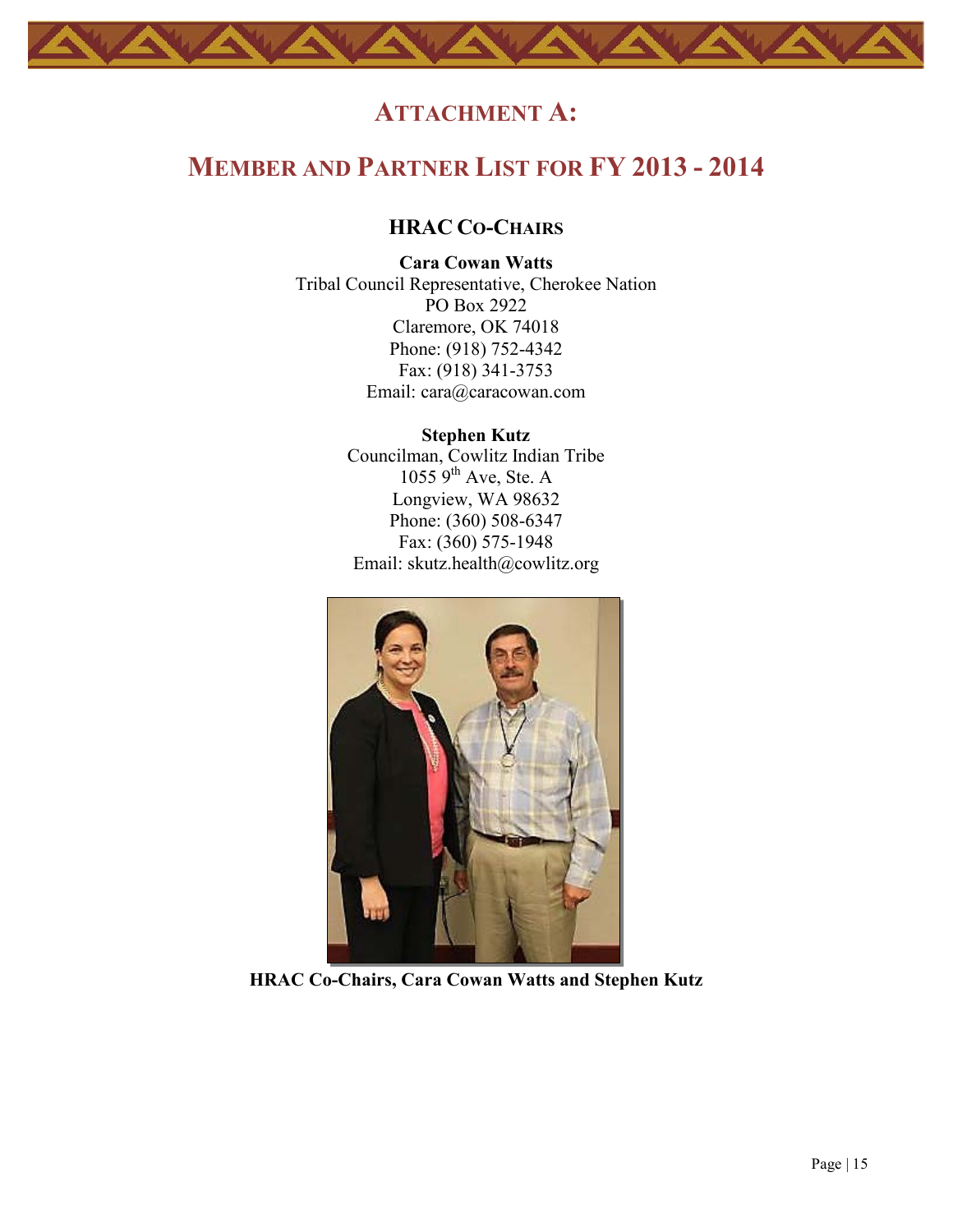<span id="page-17-0"></span>

| <b>2013 Area Representatives</b>                                                                                                                                                                                                                                    | <b>2014 Area Representatives</b>                                                                                                                                                                                                                                    |
|---------------------------------------------------------------------------------------------------------------------------------------------------------------------------------------------------------------------------------------------------------------------|---------------------------------------------------------------------------------------------------------------------------------------------------------------------------------------------------------------------------------------------------------------------|
| <b>Great Plains Area</b><br>Delegate: Vacant<br><b>Alternate: Vacant</b>                                                                                                                                                                                            | <b>Great Plains Area</b> (formally the Aberdeen Area)<br><b>Delegate: Patrick Marcellais</b><br>Councilman, Turtle Mountain Band of Chippewa<br>Indians<br><b>Alternate: John Black Hawk</b><br>Chairman, Winnebago Tribe of Nebraska                               |
| Alaska Area<br>Delegate: Ileen Sylvester<br>Vice President of Executive & Tribal Services,<br>Southcentral Foundation<br><b>Alternate: Jay Clarence Butler</b><br>Senior Director, Division of Community Health<br>Services, Alaska Native Tribal Health Consortium | Alaska Area<br>Delegate: Ileen Sylvester<br>Vice President of Executive & Tribal Services,<br>Southcentral Foundation<br><b>Alternate: Jay Clarence Butler</b><br>Senior Director, Division of Community Health<br>Services, Alaska Native Tribal Health Consortium |
| Albuquerque Area<br><b>Delegate: June Shaw</b><br>Tribal Council Member, Mescalero Apache Tribe<br><b>Alternate: Joycelyn Dutchie</b><br>Tribal Council Member, Southern Ute Indian Tribe                                                                           | Albuquerque Area<br>Delegate: Vacant<br><b>Alternate: Vacant</b>                                                                                                                                                                                                    |
| <b>Bemidji Area</b><br><b>Delegate:</b> Aaron Payment<br>Tribal Chairman, Sault Ste. Marie Tribe of<br>Chippewa Indians<br><b>Alternate: Vacant</b>                                                                                                                 | <b>Bemidji Area</b><br><b>Delegate:</b> Aaron Payment<br>Tribal Chairman, Sault Ste. Marie Tribe of<br>Chippewa Indians<br><b>Alternate: Vacant</b>                                                                                                                 |
| <b>Billings Area</b><br>Delegate: Patty Quisno<br>Councilwoman, Fort Belknap Indian Community<br>Alternate: Darrin Old Coyote<br>Chairman, Crow Nation                                                                                                              | <b>Billings Area</b><br>Delegate: Patty Quisno<br>Councilwoman, Fort Belknap Indian Community<br>Alternate: Darrin Old Coyote<br>Chairman, Crow Nation                                                                                                              |
| California Area<br><b>Delegate: Daniel Calac</b><br>Chief Medical Officer, Indian Health Council<br><b>Alternate: James Crouch</b><br>Executive Director, California Rural Indian Health<br>Board                                                                   | California Area<br><b>Delegate: Daniel Calac</b><br>Chief Medical Officer, Indian Health Council<br><b>Alternate: Vacant</b>                                                                                                                                        |

### **MEMBERS**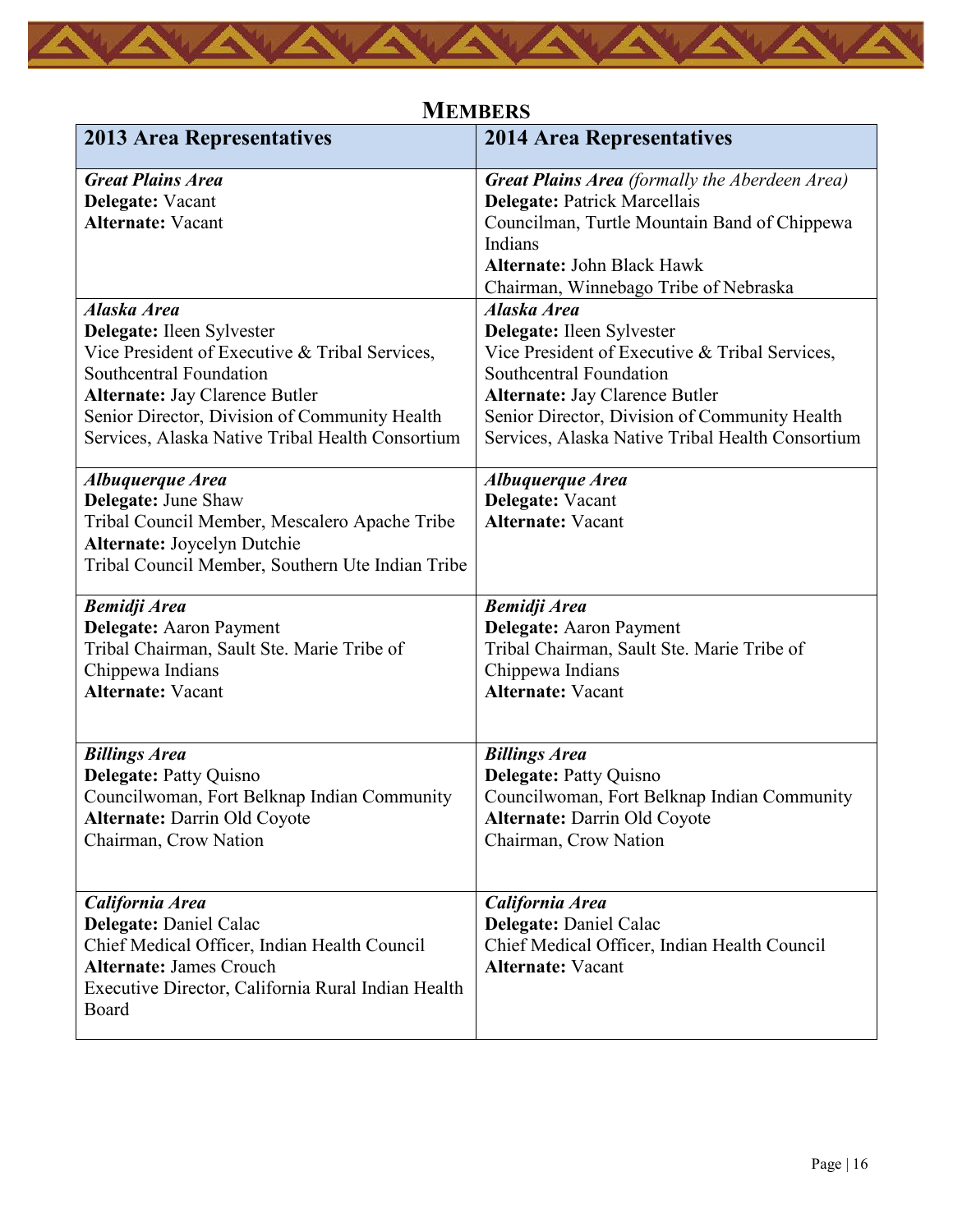| <b>2013 Area Representatives</b>                | <b>2014 Area Representatives</b>                |
|-------------------------------------------------|-------------------------------------------------|
| <b>Nashville Area</b>                           | <b>Nashville Area</b>                           |
| Delegate: Sandra Yarmal                         | Delegate: Sandra Yarmal                         |
| Health Director, Passamaquoddy Tribe Pleasant   | Health Director, Passamaquoddy Tribe Pleasant   |
| Point                                           | Point                                           |
| <b>Alternate:</b> Tihtiyas ("Dee") Sabattus     | <b>Alternate:</b> Tihtiyas ("Dee") Sabattus     |
| Health Policy Analyst, United South and Eastern | Health Policy Analyst, United South and Eastern |
| Tribes, Inc.                                    | Tribes, Inc.                                    |
| Navajo Area                                     | Navajo Area                                     |
| Delegate: Madan Poudel                          | Delegate: Rex Lee Jim                           |
| Health Services Administrator, Navajo Nation    | Vice President, Navajo Nation                   |
| <b>Alternate: Roselyn Begay</b>                 | <b>Alternate: Larry Curley</b>                  |
| Program Evaluation Manager, Navajo Nation       | Executive Director, Navajo National Division of |
|                                                 | Health                                          |
| Oklahoma Area                                   | Oklahoma Area                                   |
| Delegate: Cara Cowan Watts                      | Delegate: Cara Cowan Watts                      |
| Tribal Council Representative, Cherokee Nation  | Tribal Council Representative, Cherokee Nation  |
| <b>Alternate: Tom Anderson</b>                  | <b>Alternate: Tom Anderson</b>                  |
| Tribal EpiCenter Manager, Oklahoma City Area    | Tribal EpiCenter Manager, Oklahoma City Area    |
| Inter-Tribal Health Board                       | Inter-Tribal Health Board                       |
| <b>Phoenix Area</b>                             | <b>Phoenix Area</b>                             |
| <b>Delegate: Diane Enos</b>                     | <b>Delegate: Diane Enos</b>                     |
| President, Salt River Pima-Maricopa Indian      | President, Salt River Pima-Maricopa Indian      |
| Community                                       | Community                                       |
| <b>Alternate: Violet Mitchell-Enos</b>          | <b>Alternate: Violet Mitchell-Enos</b>          |
| Health and Human Services Director, Salt River  | Director, Health and Human Services, Salt River |
| Pima-Maricopa Indian Community                  | Pima-Maricopa Indian Community                  |
| <b>Portland Area</b>                            | <b>Portland Area</b>                            |
| Delegate: Stephen Kutz                          | Delegate: Stephen Kutz                          |
| Councilman, Cowlitz Indian Tribe                | Councilman, Cowlitz Indian Tribe                |
| <b>Alternate: Stella Washines</b>               | <b>Alternate: Vacant</b>                        |
| Council Member, Yakama Nation                   |                                                 |
| <b>Tucson Area</b>                              | <b>Tucson Area</b>                              |
| <b>Delegate:</b> Chester Antone                 | <b>Delegate:</b> Chester Antone                 |
| Councilman, Tohono O'odham Nation               | Councilman, Tohono O'odham Nation               |
| <b>Alternate: Vacant</b>                        | <b>Alternate: Vacant</b>                        |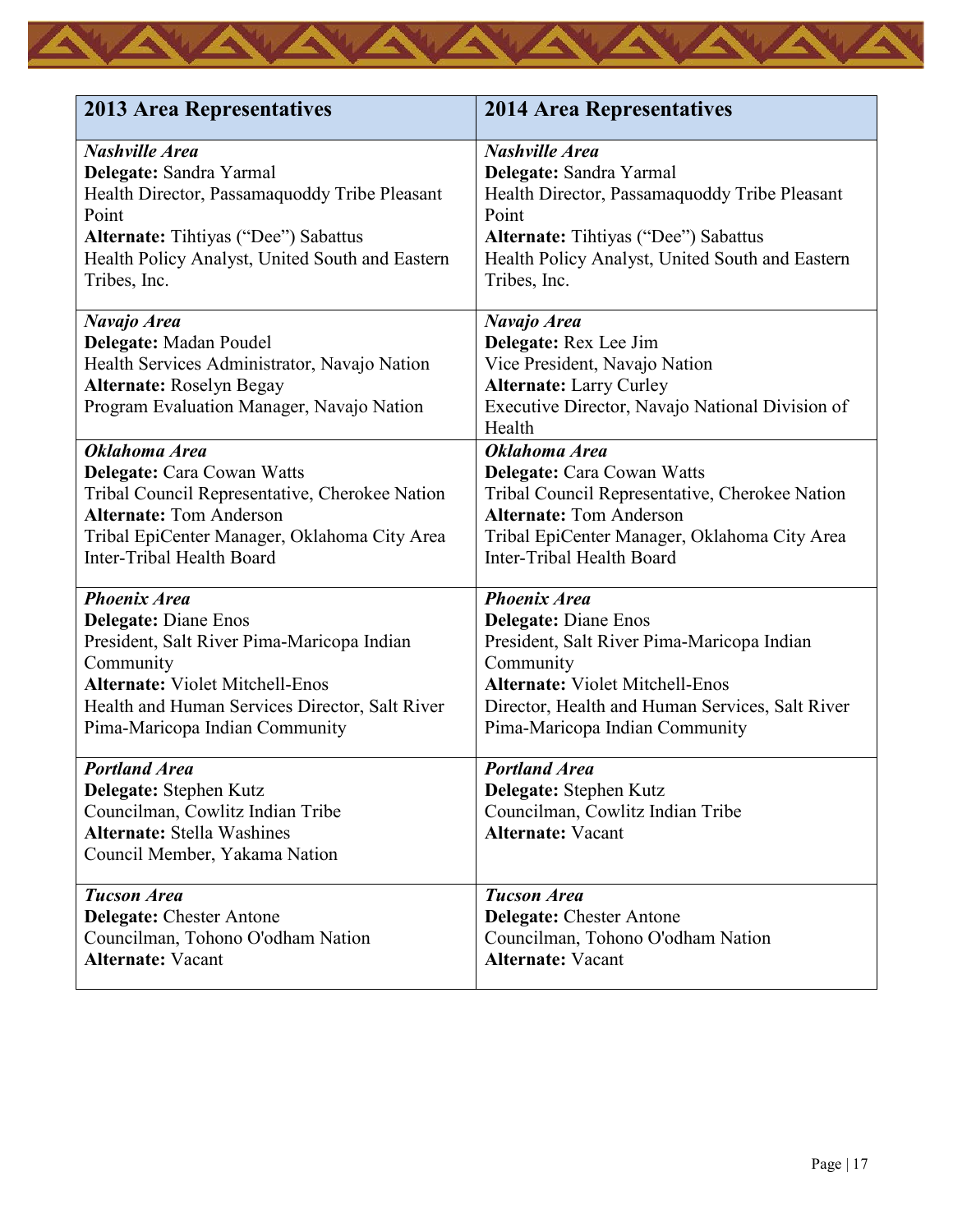| <b>2013 National At-Large Members</b>                                                                                                              | <b>2014 National At-Large Members</b>             |
|----------------------------------------------------------------------------------------------------------------------------------------------------|---------------------------------------------------|
| Delegate: Andrew Joseph, Jr.<br>Chairman, Human Services Committee,<br>Confederated Tribes of the Colville Reservation<br><b>Alternate: Vacant</b> | Delegate: Vacant<br><b>Alternate: Vacant</b>      |
| Delegate: Jefferson Keel                                                                                                                           | Delegate: Jefferson Keel                          |
| Lt. Governor, Chickasaw Nation                                                                                                                     | Lt. Governor, Chickasaw Nation                    |
| <b>Alternate:</b> Malia Villegas                                                                                                                   | <b>Alternate:</b> Malia Villegas                  |
| Director, Policy Research Center, National                                                                                                         | Director, Policy Research Center, National        |
| <b>Congress of American Indians</b>                                                                                                                | Congress of American Indians                      |
| <b>Delegate:</b> H. Sally Smith                                                                                                                    | <b>Delegate:</b> H. Sally Smith                   |
| Chair of the Board of Directors, Bristol Bay Area                                                                                                  | Chair of the Board of Directors, Bristol Bay Area |
| Health Corporation and Alaska Representative of                                                                                                    | Health Corporation and Alaska Representative of   |
| National Indian Health Board                                                                                                                       | National Indian Health Board                      |
| <b>Alternate: Stacy Bohlen</b>                                                                                                                     | <b>Alternate: Stacy Bohlen</b>                    |
| Executive Director, National Indian Health Board                                                                                                   | Executive Director, National Indian Health Board  |
| <b>Delegate:</b> Michael Peercy                                                                                                                    | <b>Delegate:</b> Michael Peercy                   |
| Epidemiologist, Choctaw Nation Health Services                                                                                                     | Epidemiologist, Choctaw Nation Health Services    |
| Authority/Chickasaw Nation                                                                                                                         | Authority/Chickasaw Nation                        |
| <b>Alternate: Mickey Peercy</b>                                                                                                                    | <b>Alternate: Mickey Peercy</b>                   |
| Executive Director of Health Services, Choctaw                                                                                                     | Executive Director of Health Services, Choctaw    |
| Nation of Oklahoma                                                                                                                                 | Nation of Oklahoma                                |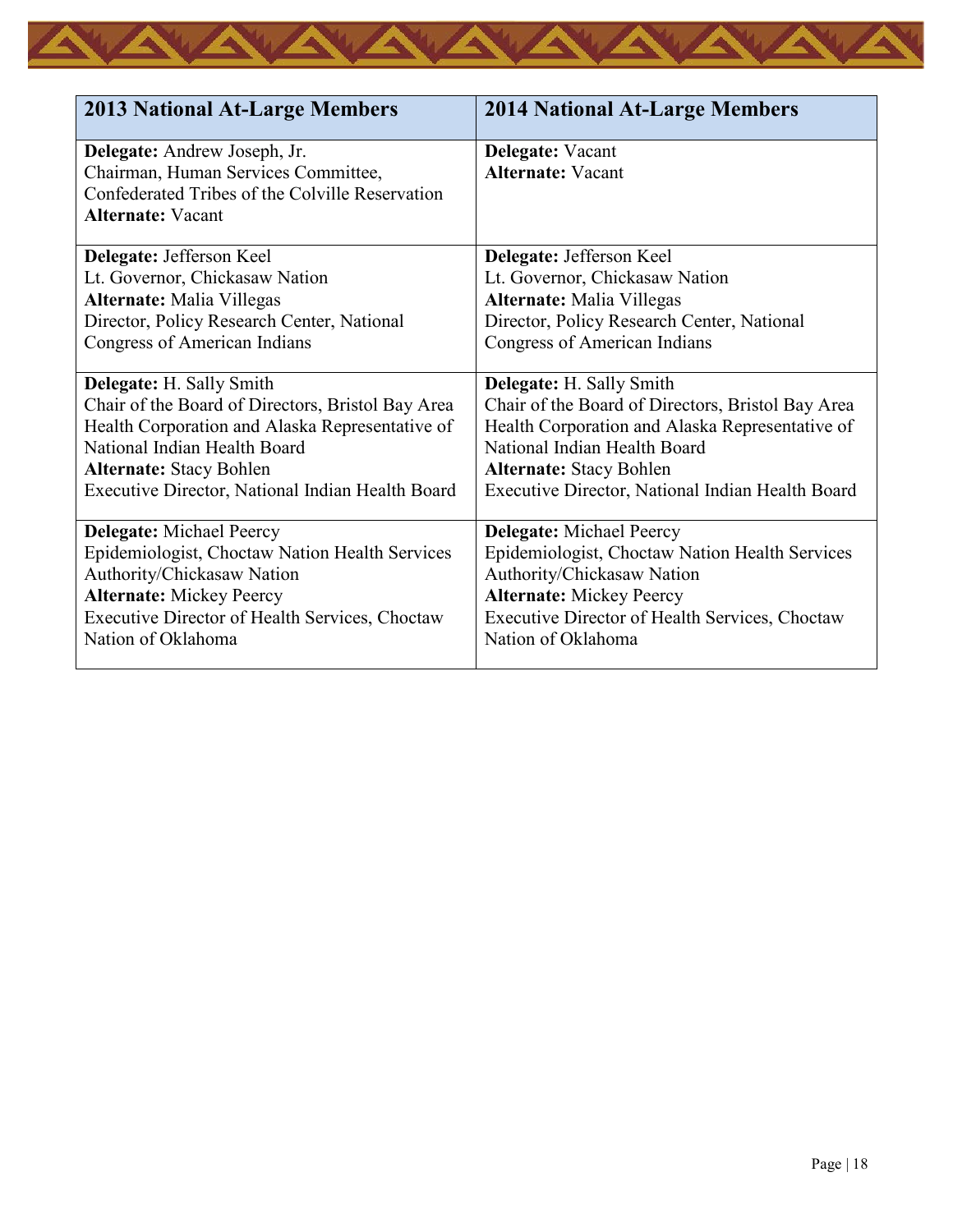

<span id="page-20-0"></span>

| <b>2013 Federal Partners</b>                                                                                                                                                                                                                                                               | <b>2014 Federal Partners</b>                                                                                                                                                                                                                                                                      |
|--------------------------------------------------------------------------------------------------------------------------------------------------------------------------------------------------------------------------------------------------------------------------------------------|---------------------------------------------------------------------------------------------------------------------------------------------------------------------------------------------------------------------------------------------------------------------------------------------------|
| <b>Administration for Children and Families</b><br>Delegate: Anne Bergan<br>Office of Planning, Research and Evaluation<br><b>Alternate: Hilary Forster</b><br>Office of Planning, Research and Evaluation<br><b>Alternate: Molly Irwin</b><br>Office of Planning, Research and Evaluation | <b>Administration for Children and Families</b><br>Delegate: Anne Bergan<br>Office of Planning, Research and Evaluation<br><b>Alternate: Hilary Forster</b><br>Office of Planning, Research and Evaluation                                                                                        |
| <b>Agency for Healthcare Research and Quality</b><br>Delegate: Wendy Perry<br>Senior Program Analyst                                                                                                                                                                                       | <b>Agency for Healthcare Research and Quality</b><br>Delegate: Kishena C. Wadhwani<br>Director, Division of Scientific Review<br><b>Alternate: Vacant</b>                                                                                                                                         |
| <b>Assistant Secretary for Planning and Evaluation</b><br>Delegate: Sue Clain<br>Indian Health Desk Officer<br><b>Alternate: Ansalan Stewart</b><br>Program Analyst                                                                                                                        | <b>Assistant Secretary for Planning and Evaluation</b><br>Delegate: Sue Clain<br>Indian Health Desk Officer<br><b>Alternate: Ansalan Stewart</b><br>Program Analyst                                                                                                                               |
| <b>Centers for Disease Control and Prevention</b><br><b>Delegate: Delight Satter</b><br>Associate Director, Tribal Support<br><b>Alternate:</b> Kimberly Cantrell<br>Deputy Associate Director, Tribal Support                                                                             | <b>Centers for Disease Control and Prevention</b><br>Delegate: Delight Satter<br>Associate Director, Tribal Support<br><b>Alternate:</b> Kimberly Cantrell<br>Deputy Associate Director, Tribal Support                                                                                           |
| <b>Health Resources and Services Administration</b><br>Delegate: Michelle Allender-Smith<br>Director, Office of Health Equity<br><b>Alternate: Chrisp Perry</b><br>Public Health Analyst, Office of Health Equity<br><b>Indian Health Service</b><br>Delegate: Alan Trachtenberg           | <b>Health Resources and Services Administration</b><br>Delegate: Michelle Allender-Smith<br>Director, Office of Health Equity<br>Alternate: Chrisp Perry and LCDR Gwenivere<br>Rose<br>Public Health Analysts, Office of Health Equity<br><b>Indian Health Service</b><br>Delegate: Mose A. Herne |
| Research Director, United States Public Health<br>Service<br>Alternate: Carolyn Aoyama<br>Senior Consultant, Women's Health and Advanced<br><b>Practice Nursing</b>                                                                                                                        | Director, Division of Planning, Evaluation, and<br>Research<br><b>Alternate: Vacant</b>                                                                                                                                                                                                           |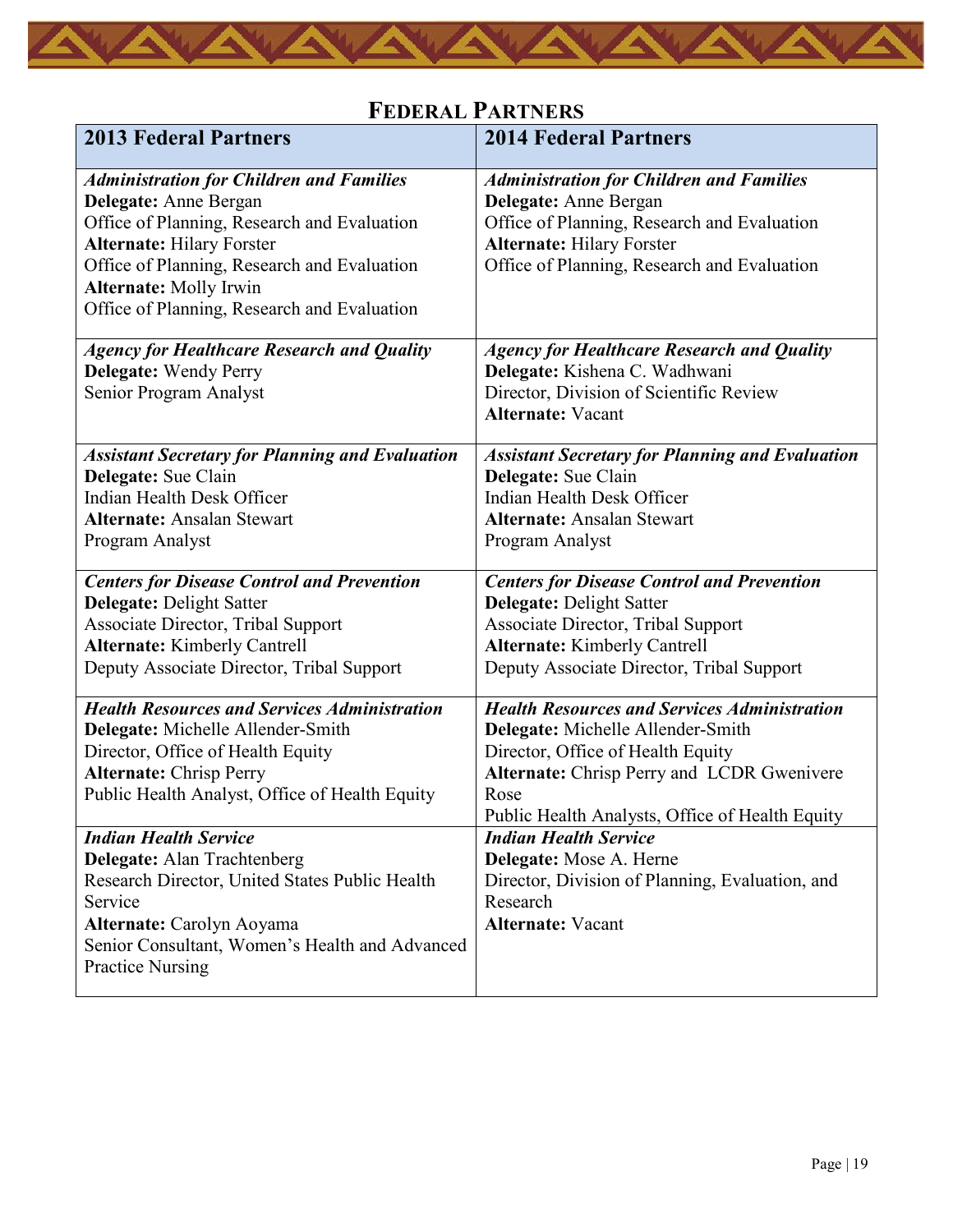| <b>2013 Federal Partners</b>                        | <b>2014 Federal Partners</b>                          |
|-----------------------------------------------------|-------------------------------------------------------|
| <b>National Institutes of Health</b>                | <b>National Institutes of Health</b>                  |
| Delegate: John Ruffin                               | Delegate: Yvonne Maddox                               |
| Director, National Institute on Minority Health and | Acting Director, National Institute on Minority       |
| <b>Health Disparities</b>                           | Health and Health Disparities                         |
| Alternate: Joyce A. Hunter                          | Alternate: Joyce A. Hunter                            |
| Deputy Director, National Institute on Minority     | Deputy Director, National Institute on Minority       |
| Health and Health Disparities                       | Health and Health Disparities                         |
|                                                     |                                                       |
| <b>Office of Minority Health*</b>                   | <b>Office of Minority Health*</b>                     |
| Delegate: J. Nadine Gracia                          | Delegate: J. Nadine Gracia                            |
| Deputy Assistant Secretary for Minority Health      | Deputy Assistant Secretary for Minority Health        |
| and Director                                        | and Director                                          |
| <b>Alternate: CDR Tracy Branch</b>                  | <b>Alternate: CDR Tracy Branch and Rick Haverkate</b> |
| <b>Public Health Advisor</b>                        | <b>Public Health Advisors</b>                         |
| <b>Substance Abuse and Mental Health Services</b>   | <b>Substance Abuse and Mental Health Services</b>     |
| <i><b>Administration</b></i>                        | <i><b>Administration</b></i>                          |
| <b>Delegate:</b> Sheila Cooper                      | <b>Delegate:</b> Sheila Cooper                        |
| Senior Advisor for Tribal Affairs                   | Senior Advisor for Tribal Affairs                     |
|                                                     |                                                       |

*\**HRAC Executive Secretariat